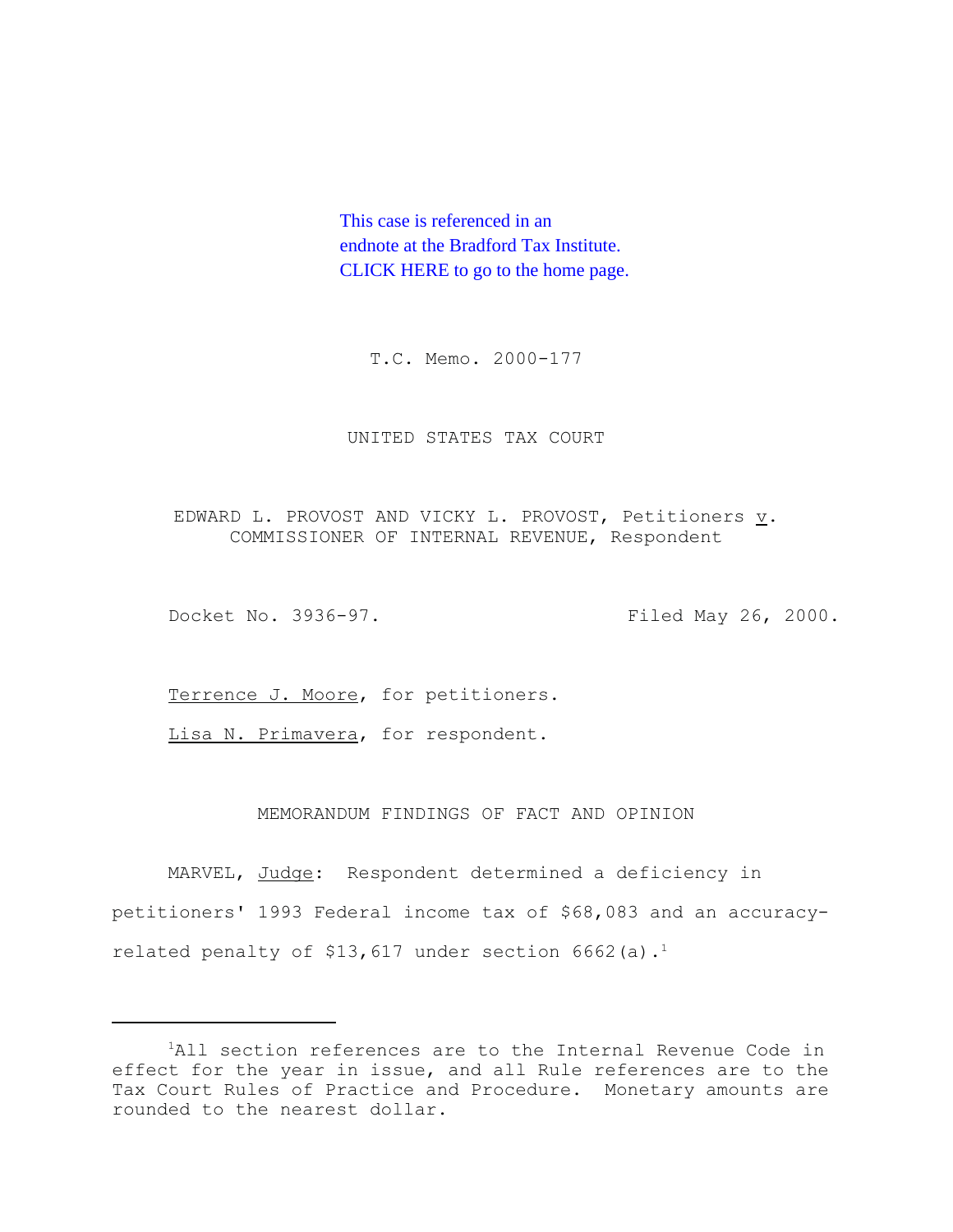The issues for decision are: (1) Whether petitioners' advance of \$200,000 to Richard Magness is deductible as a business bad debt under section 166 and (2) whether petitioners are liable for an accuracy-related penalty under section 6662(a). We hold that the advance is not deductible as a business bad debt and that petitioners are liable for the accuracy-related penalty.

# FINDINGS OF FACT

Some of the facts have been stipulated and are so found. The stipulation of facts is incorporated herein by this reference.

Petitioners are married and resided in Dana Point, California, at the time the petition was filed. Unless otherwise indicated, "petitioner" refers to Edward L. Provost.

Petitioner is a business consultant who, during 1993, also held a real estate license. Prior to 1987, petitioner worked as an executive in a transportation company called Industrial Freight System (IFS).<sup>2</sup> His employment at IFS ended in or about 1987, at which point he became a consultant to IFS. Petitioner was not in the business of lending money in 1993.

Although petitioner received income from other sources, the majority of his income from 1988 through 1991 was received from consulting services. These services were performed almost

 $- 2 -$ 

 ${}^{2}$ At one time, petitioner owned a 40-percent interest in the corporation.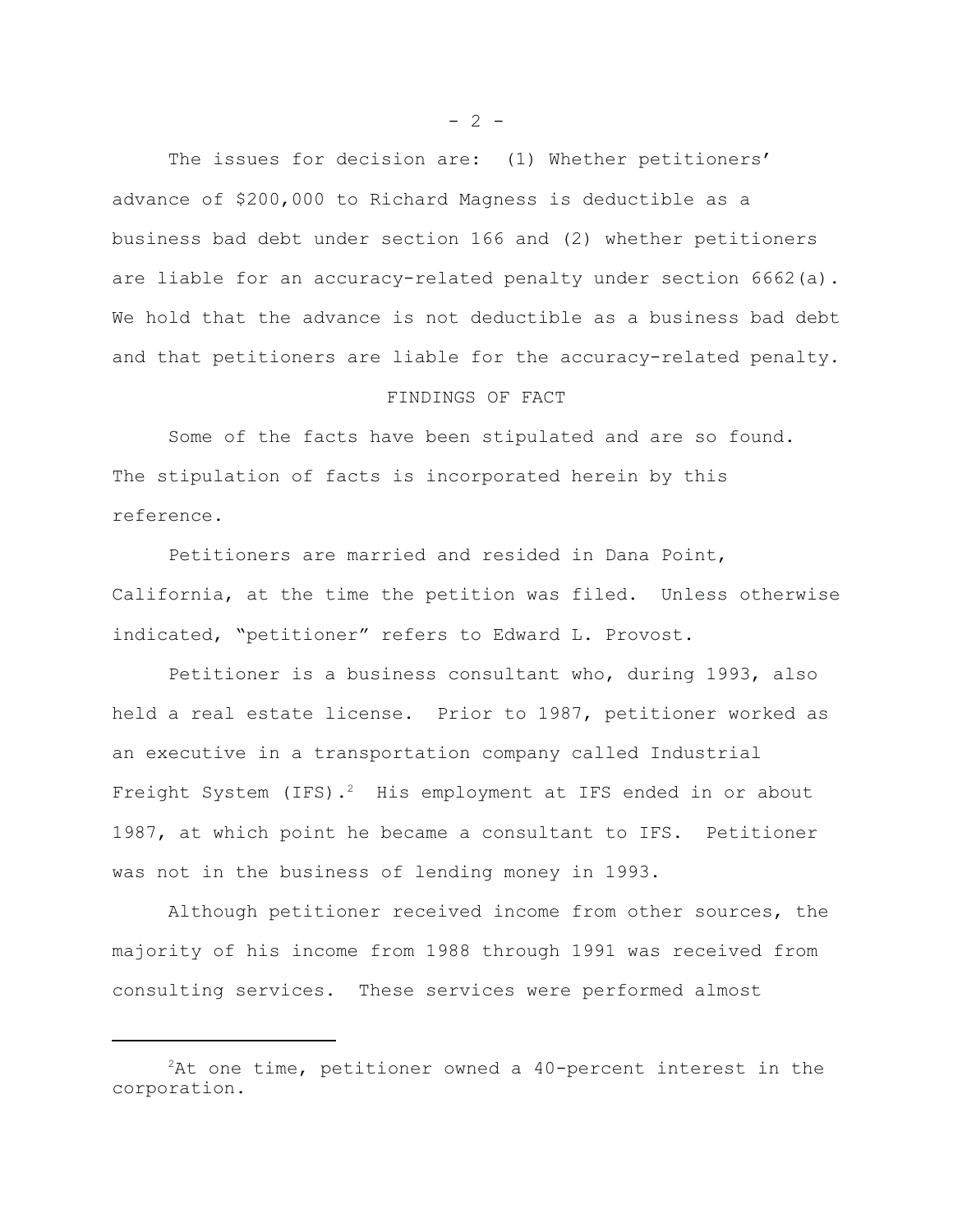exclusively for IFS. In 1992, petitioner reported income of \$20,000 from his consulting activities, and from 1993 through 1995, he reported no income from consulting activities.

In or about 1977, petitioner became acquainted with Richard Magness, a licensed framing contractor. Petitioner hired Mr. Magness to perform framing work on two spec houses<sup>3</sup> petitioner was building, one in Sherman Oaks and one in Los Angeles. Petitioner also hired Mr. Magness to perform framing work for the construction of petitioners' own residence.

In 1991, Mr. Magness requested a \$200,000 advance from petitioner to be used to construct two spec houses on lots Mr. Magness purchased in 1987-–one at 6016 Corbin Avenue and one at 6020 Corbin Avenue (hereinafter collectively referred to as the Corbin project or Corbin properties). Mr. Magness already had borrowed substantial funds from commercial lenders for the purchase of the lots and construction of the residences and had given those lenders first and second deeds of trust on the Corbin properties. Mr. Magness knew petitioner possessed a real estate license and had built and sold spec houses for a profit in the past. Mr. Magness had never built a spec house of his own. Petitioner estimated that, upon completion, the Corbin properties

 $- 3 -$ 

 $3A$  spec house is a house constructed by a builder to the builder's specifications with the intention of selling it at a profit upon completion. Since l977 petitioner has built at least six spec houses, each of which was sold at a profit. Mr. Magness worked as a framer on at least four of petitioner's spec houses.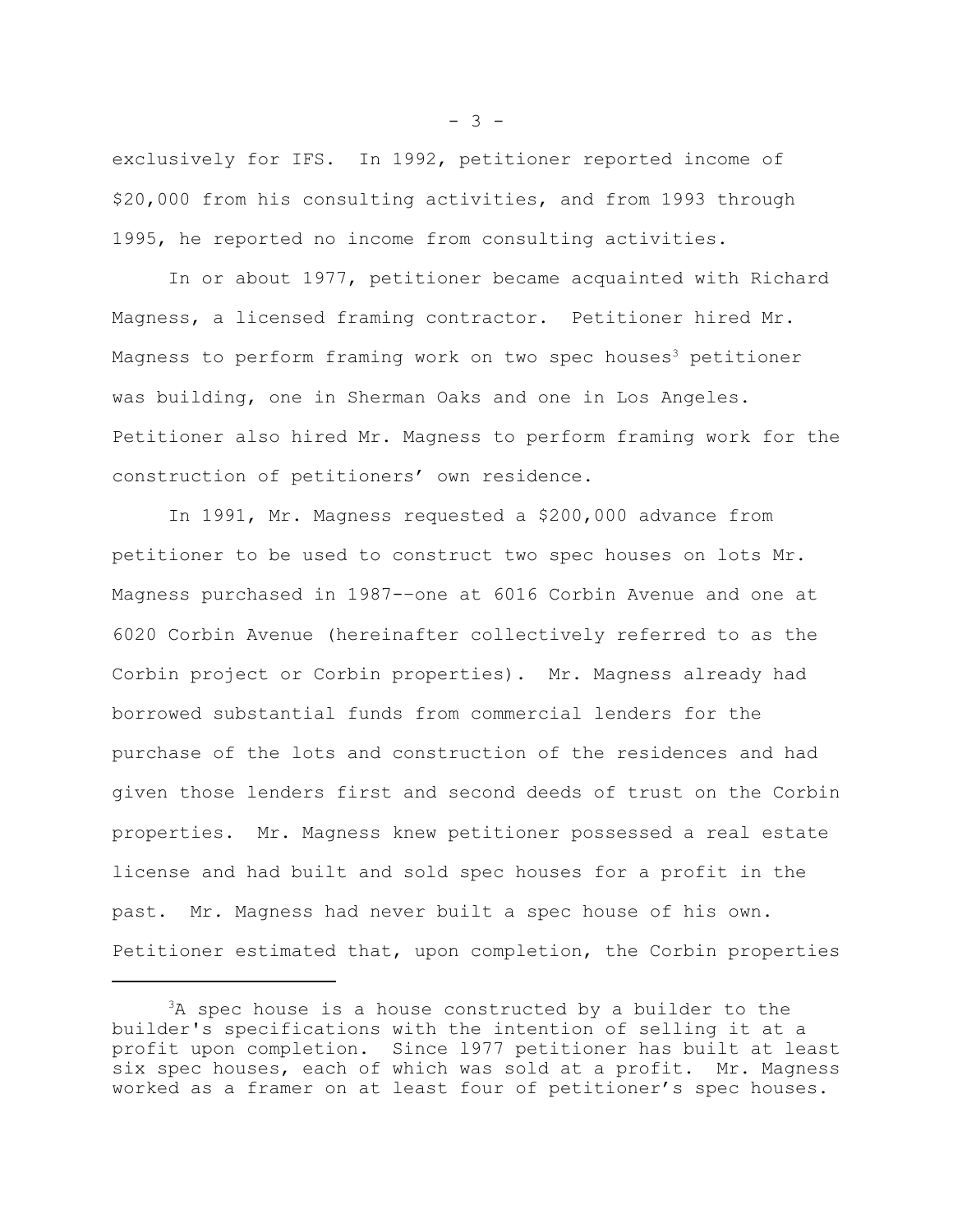would be listed for approximately \$800,000 each, yielding a profit of approximately \$150,000 to \$200,000.

Petitioner and Mr. Magness entered into an oral agreement in which (1) petitioner agreed to advance Mr. Magness \$200,000 in \$25,000 increments while the project was being completed,  $4(2)$ Mr. Magness agreed to hire petitioner as a consultant during the construction of the Corbin project for a one-time consulting fee of \$40,000, due and payable when the Corbin properties sold, and (3) Mr. Magness agreed to repay the \$200,000 advance, plus interest, when the project was completed and sold. At the time petitioner advanced the money, both petitioner and Mr. Magness understood that Mr. Magness would not be able to pay petitioner any of the money required under the oral agreement unless the Corbin properties sold.

On or about June 1, 1991, petitioner hired Mr. Magness to supervise the framing and foundation of three spec houses petitioner was building. This arrangement was not connected in any way to petitioner's \$200,000 advance. Mr. Magness was not required to provide contracting services to petitioner as a condition of receiving the advance, nor was he asked to provide petitioner with any bills for his services. Petitioner paid Mr.

 $- 4 -$ 

 $4$ Petitioner made the \$200,000 advance to Mr. Magness with checks drawn from petitioners' personal checking account totaling \$100,000 and checks drawn from the account of P&S Leasing, Inc. totaling \$100,000. P&S Leasing, Inc. is an S corporation owned and operated by petitioner.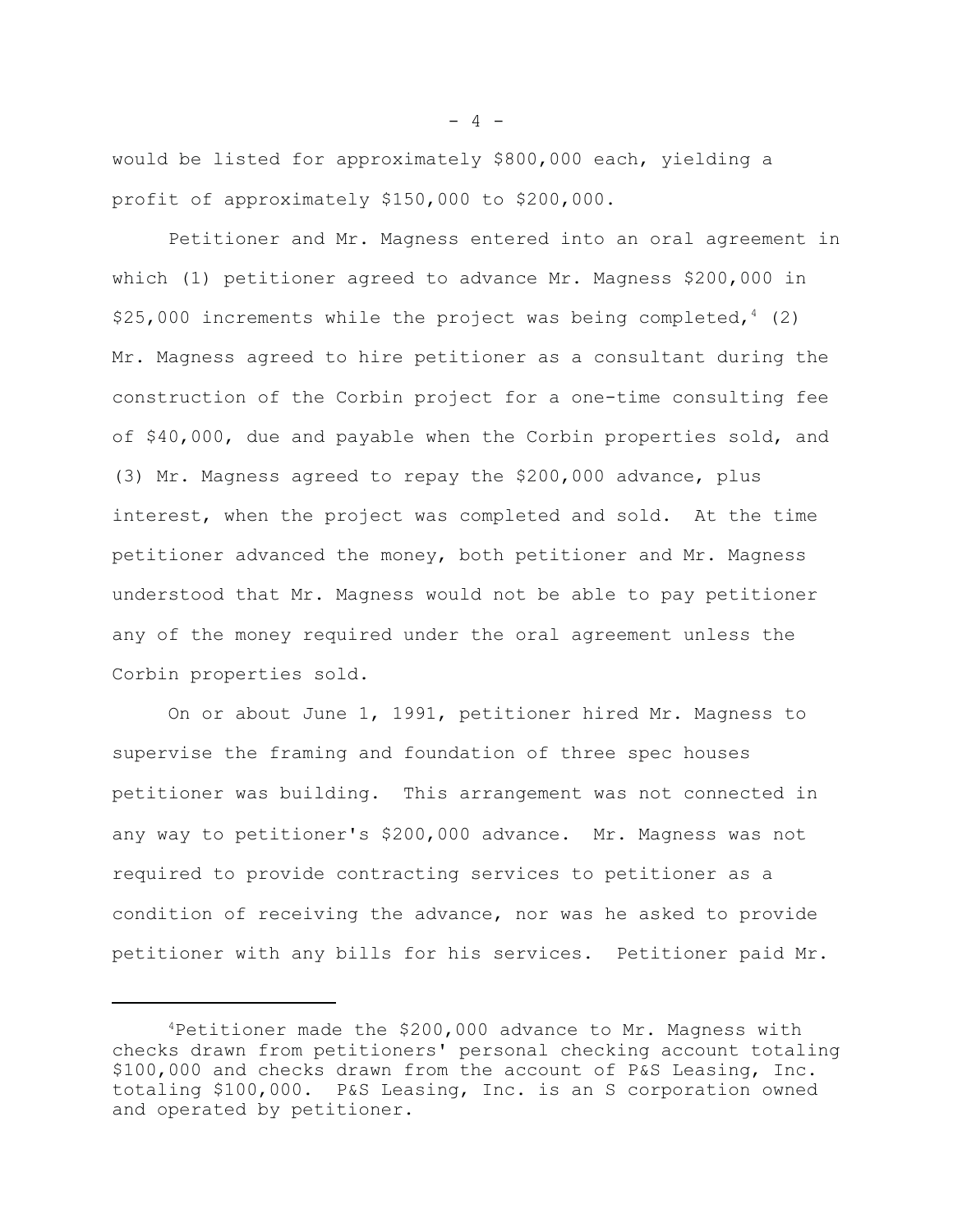Magness at the rate of \$25 per hour for his contracting services upon completion of the work.

In August 1991, petitioner's attorney drafted a document entitled "Contract for Services and Consulting Agreement" (Contract). The Contract, made effective as of June 1, 1991, purportedly memorialized part of the oral agreement between petitioner and Mr. Magness. Neither petitioner nor Mr. Magness read the Contract before signing it.

The Contract contained two main sections: (1) Contract for Services and (2) Consulting Agreement. The Contract for Services required Mr. Magness to perform contracting services at a rate of \$25 per hour on petitioners' family residence in Dana Point, California, and to submit weekly bills for services performed. The bills were payable on June 1, 1992. The Consulting Agreement provided that petitioner would serve as a "Consultant and as an Advisor" to Mr. Magness for a yearly salary of \$40,000 due on June 1, 1992.

Offset provisions in the Contract required that any money payable under either section of the Contract would be offset by money due under the other section. The Contract also contained an automatic termination clause upon the occurrence of a bankruptcy or insolvency of either party. This clause was applicable to the Contract in its entirety.

 $-5 -$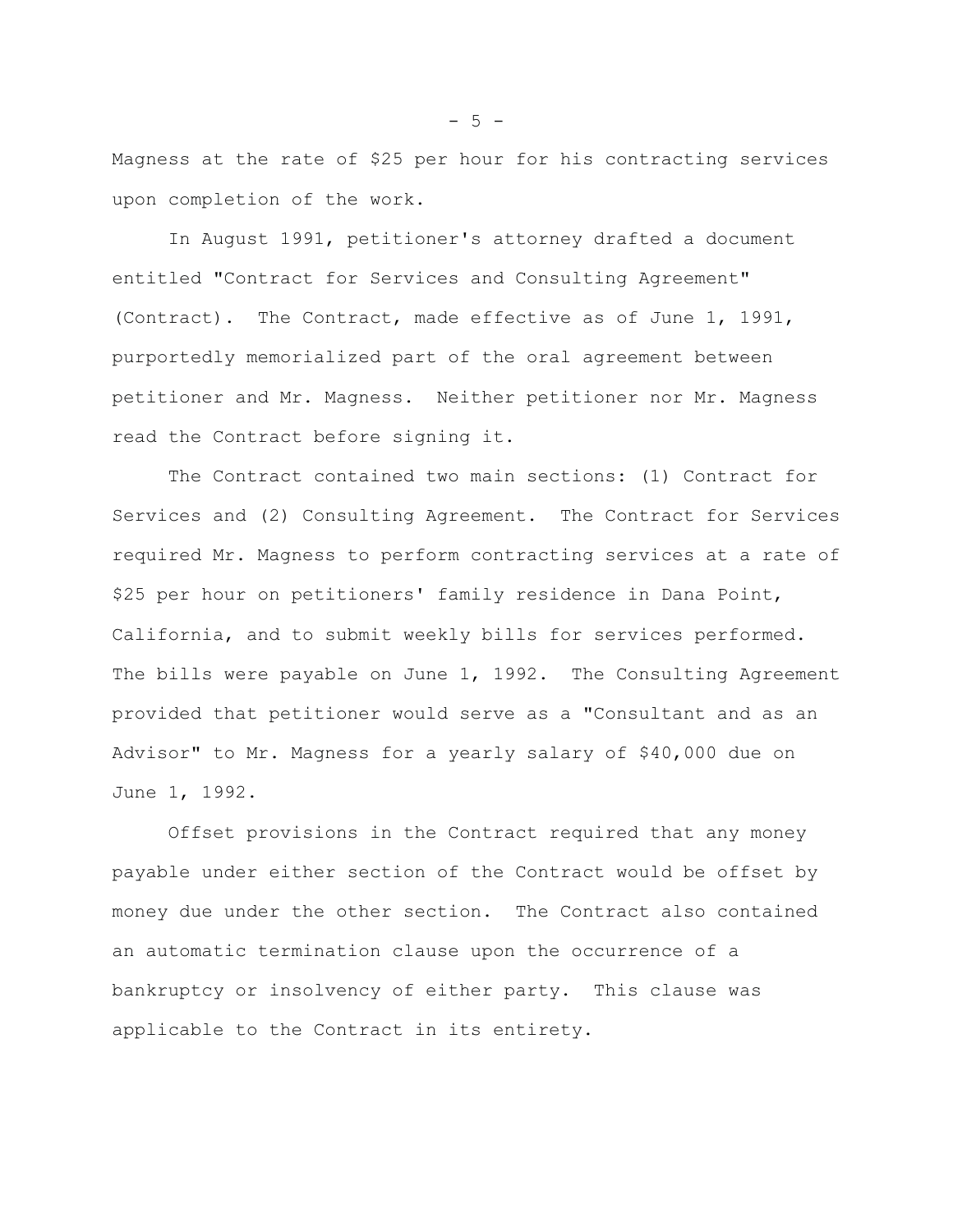The Contract did not contain a reference to the Corbin properties or to the \$200,000 advance. There were, however, two handwritten notations at the bottom of the Contract: (1) "Richard & Carl Magness shall be responsible for framing and foundation and supervision as per Ed Provost and Richard Magness agreement", and (2) "If Ed Provost does not have the money to fund this agreement there will no liability on his part."

Mr. Magness and petitioner also executed a "Secured Promissory Note", dated June 1, 1991, wherein petitioner promised to lend Mr. Magness \$200,000 in eight equal installments of \$25,000. In return, Mr. Magness promised to repay petitioner the principal sum of \$200,000, plus interest at a rate of 10.5 percent per annum. The principal and interest were due on June 1, 1992. The note was secured by deeds of trusts on the Corbin properties.5

Mr. Magness was unable to sell the Corbin properties. On May 10, 1993, Mr. Magness and his wife filed Chapter 7 bankruptcy. They received their bankruptcy discharge on September 14, 1993. Although petitioner filed a proof of claim in the Magness bankruptcy, he did not receive any distribution from the bankruptcy estate.

 $- 6 -$ 

<sup>5</sup>Although the promissory note referred to second deeds of trust, petitioner received a second deed of trust on one of the Corbin properties and a third deed of trust on the other.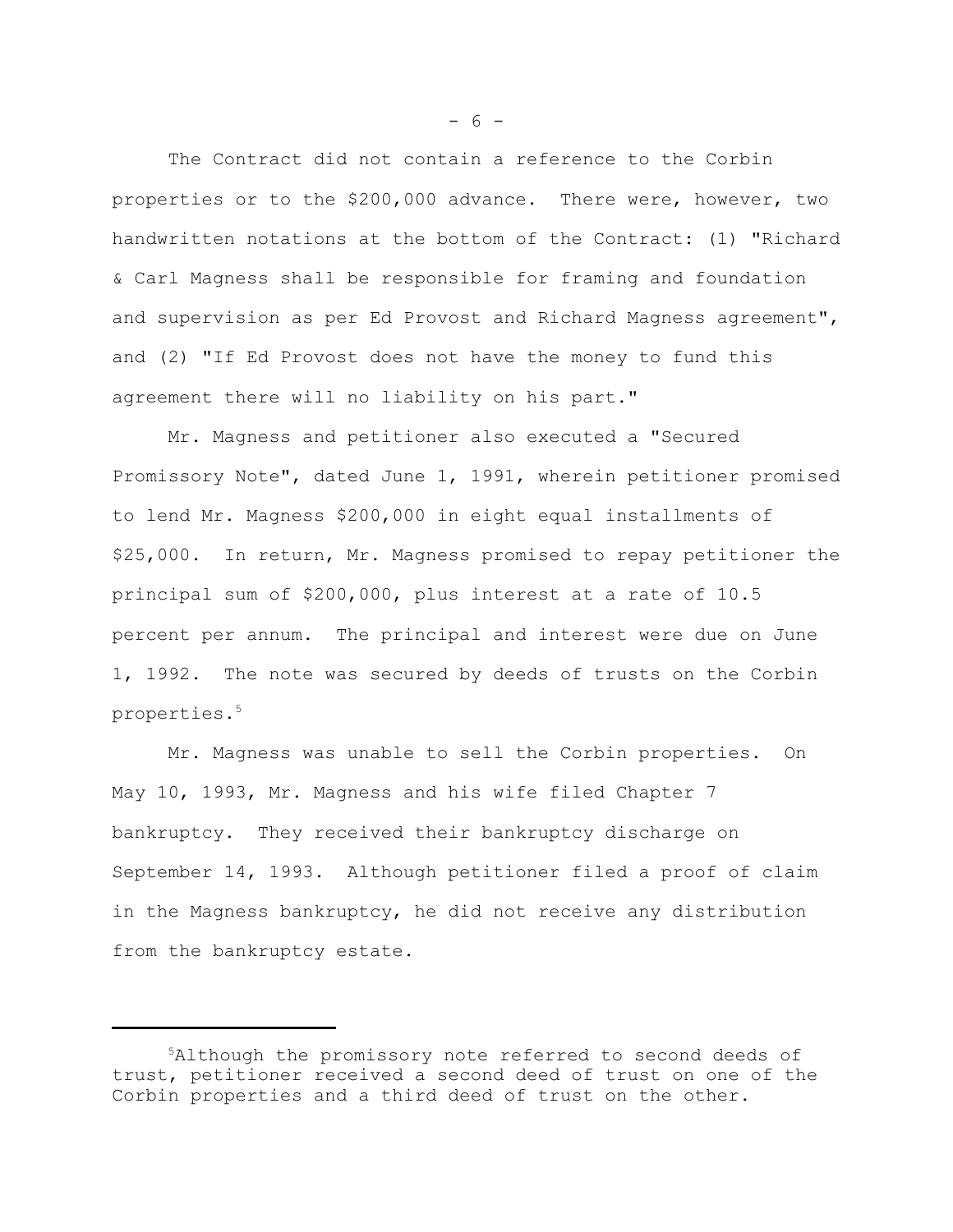In 1993, the first mortgage lenders foreclosed on the Corbin properties. Petitioners did not receive any distribution as a result of the foreclosure.

Petitioner did not commence a lawsuit against Mr. Magness to collect the money. Petitioner's attorney advised him not to attempt to collect the money from Mr. Magness because it would be useless to do so. Mr. Magness never repaid any of the funds advanced by petitioner.

On their Federal income tax return for 1993, petitioners claimed the purported loan was worthless and deducted \$200,000 from their taxable income as a business bad debt under section 166. Respondent disallowed the deduction.

# OPINION

Section 166 authorizes a deduction for a business bad debt that becomes worthless during the year. To be entitled to the deduction, an individual taxpayer must prove (1) the existence of a bona fide debt that obligated the debtor to pay the taxpayer a fixed or determinable sum of money and (2) that the bad debt was created or acquired in "proximate" relation to the taxpayer's trade or business. United States v. Generes, 405 U.S. 93, 96 (1972); Calumet Indus., Inc. v. Commissioner, 95 T.C. 257, 284 (1990).

The Court of Appeals for the Ninth Circuit, to which this case is appealable, has identified 11 factors to be considered

 $- 7 -$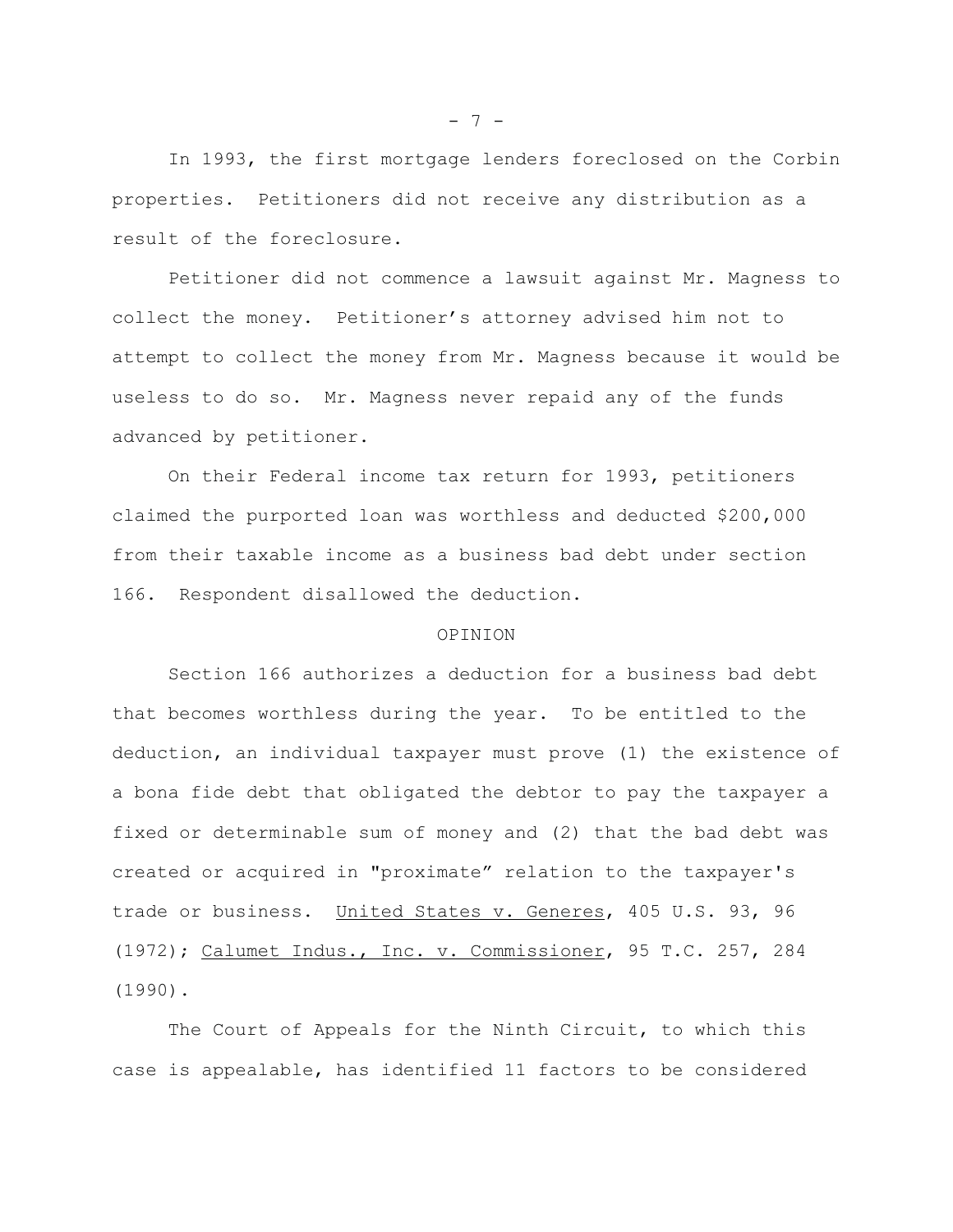when resolving whether an advance is bona fide debt or a contribution to capital: (1) Names given to the certificates evidencing indebtedness; (2) presence or absence of a fixed maturity date; (3) source of payments; (4) right to enforce the payment of principal and interest; (5) participation and management; (6) a status equal to or inferior to that of regular creditors; (7) intent of the parties; (8) "thin" or adequate capitalization; (9) identity of interest between creditor and stockholder; (10) payment of interest only out of profits; and (11) ability to obtain loans from outside lending institutions. See Hardman v. United States, 827 F.2d 1409, 1411-1412 (9th Cir. 1987); Bauer v. Commissioner, 748 F.2d 1365, 1368 (9th Cir. 1984), revg. T.C. Memo. 1983-120; A.R. Lantz Co. v. United States, 424 F.2d 1330, 1333 (9th Cir. 1970); Anchor Natl. Life v. Commissioner, 93 T.C. 382, 400 (1989). Whether an advance constitutes debt or equity depends on the facts and circumstances of each case. See Calumet Indus., Inc. v. Commissioner, supra at 285. No single factor is determinative. See id. "The various factors \* \* \* are only aids in answering the ultimate question whether the investment, analyzed in terms of its economic reality, constitutes risk capital entirely subject to the fortunes of the corporate venture or represents a strict debtorcreditor relationship." Fin Hay Realty Co. v. United States, 398

- 8 -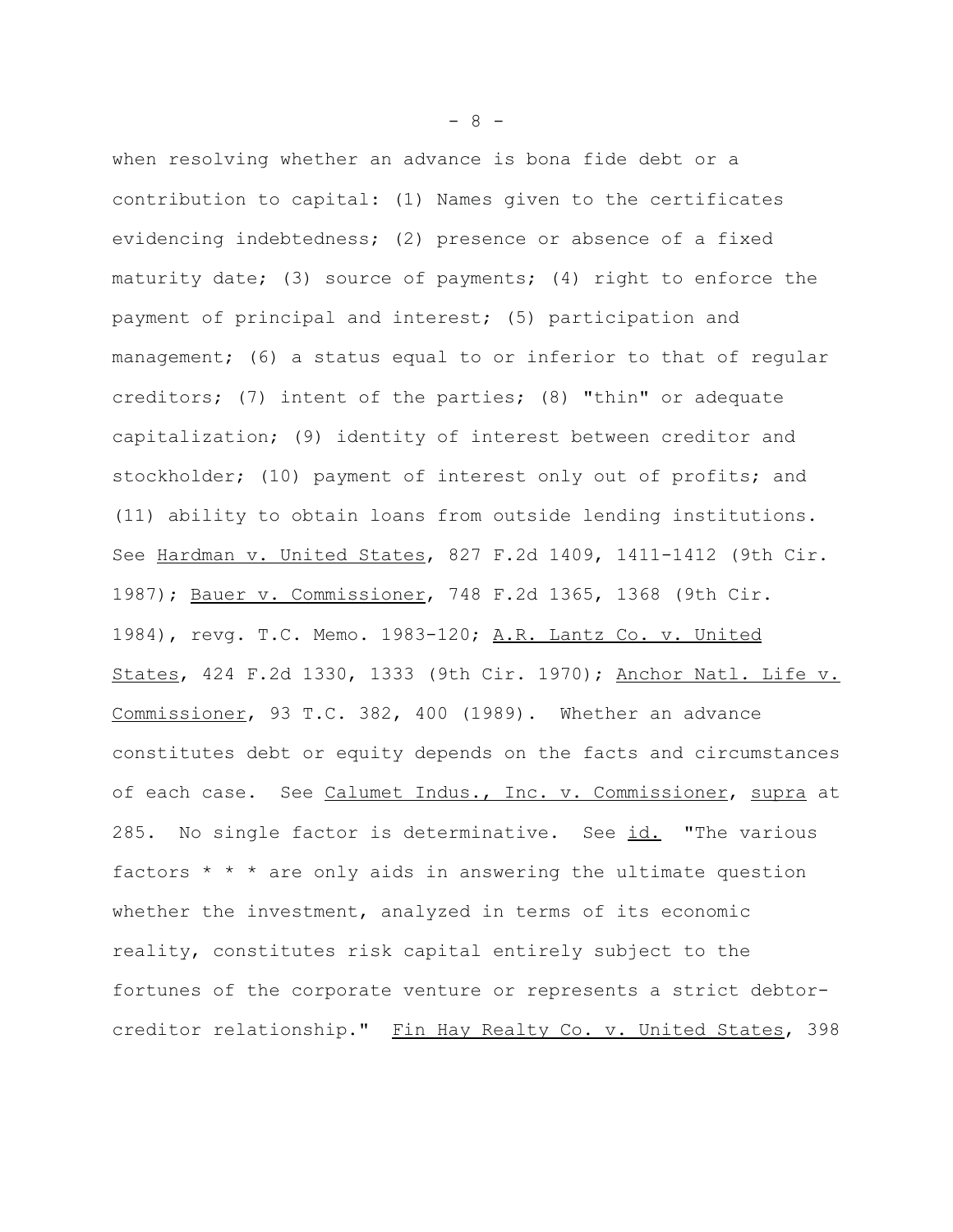F.2d 694, 697 (3d Cir. 1968). Our analysis of the factors is set forth below.

### 1. Certificates Evidencing Indebtedness

The outward form of the transaction is not controlling. See Bauer v. Commissioner, supra at 1367-1368. The Court of Appeals for the Ninth Circuit has stated:

Although the inquiry of a court in resolving the debt-equity issue is primarily directed at ascertaining the intent of the parties  $* * * a$  distinction must be made between objective and subjective expressions of intent. An objective expression of intent, as contained in the documentation of an advance of money, is generally not to be afforded special weight. It alone cannot be controlling of the debt-equity issue. \* \* \* [A.R. Lantz Co. v. United States, supra at 1333.]

Where the form of the advance does not correspond to the intrinsic economic nature of the transaction, labels are not an accurate expression of the subjective intention of parties to a transaction and lose their meaning. See Fin Hay Realty Co. v. United States, supra at 697 (advances were contributions to capital where "all the formal indicia of an obligation were meticulously made to appear" and shareholders had "power to create whatever appearance would be of tax benefit to them despite the economic reality of the transaction").

In this case, there were several discrepancies between the terms of the documents and the oral agreement between petitioner and Mr. Magness. For example, according to the Contract, the \$40,000 yearly salary for consulting was due and payable on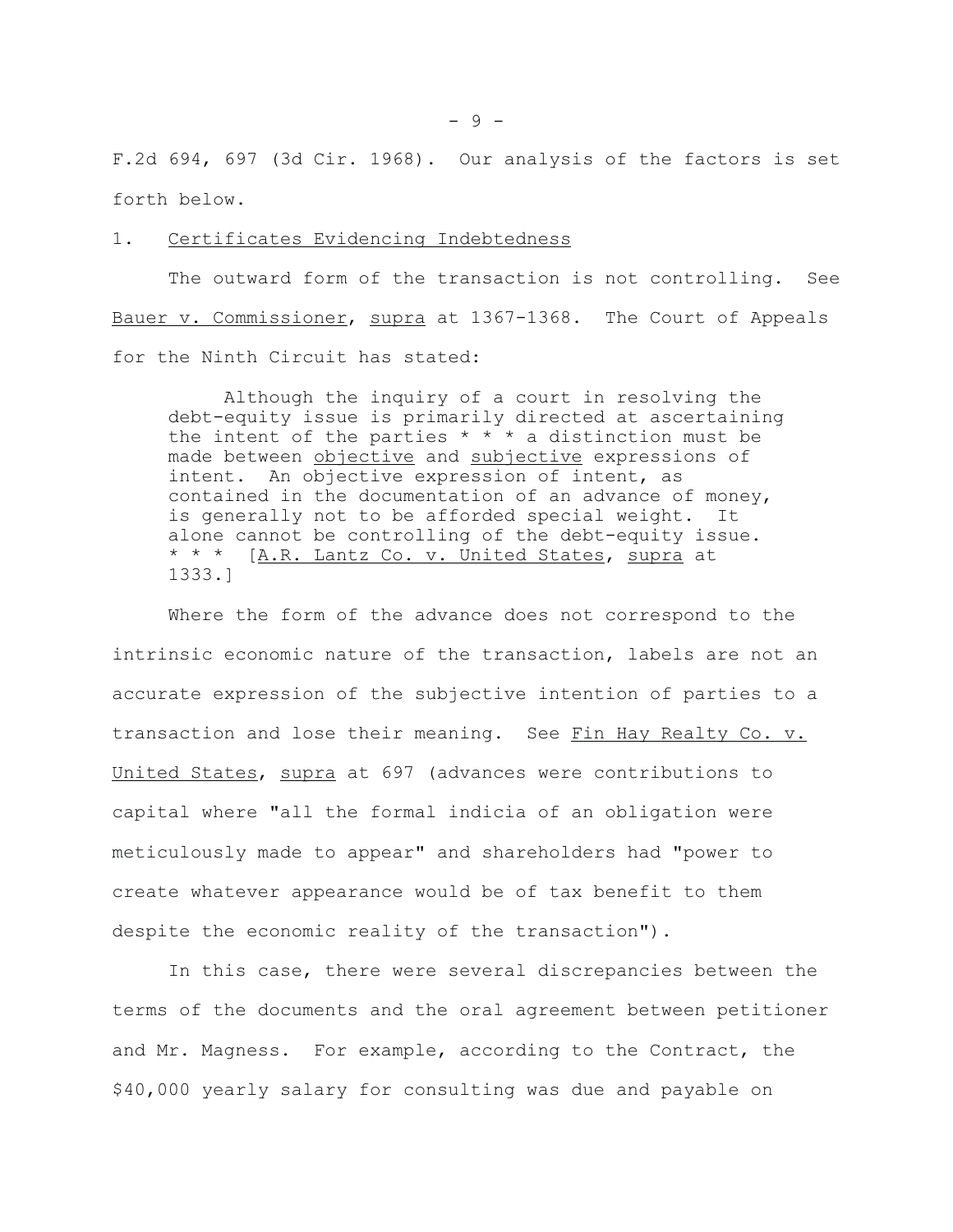June 1, 1992. The oral agreement between petitioner and Mr. Magness, however, required a one-time \$40,000 consulting fee to be paid only when the Corbin project sold. Another example can be found in petitioner's testimony that, contrary to the terms of the Contract, neither he nor Mr. Magness intended for an offset provision to be included in the Contract.

Both petitioner and Mr. Magness testified that the Contract and the promissory note, purportedly evidencing their agreement, did not accurately reflect the agreed-upon terms. In fact, on brief petitioner points out that "The fact that the parties did not adhere to the terms of the documents is irrelevant, as the documents, which were not read by the parties prior to signature, never reflected the true intent of the parties." Thus, we give the documents little weight and determine the outcome of this case based on the facts and circumstances surrounding the transaction. See Calumet Indus., Inc. v. Commissioner, supra at 288.

# 2. Presence or Absence of a Fixed Maturity Date

"The presence of a fixed maturity date indicates a fixed obligation to repay, a characteristic of a debt obligation. The absence of the same on the other hand would indicate that repayment was in some way tied to the fortunes of the business, indicative of an equity advance." Estate of Mixon v. United States, 464 F.2d 394, 404 (5th Cir. 1972); see also sec.

 $- 10 -$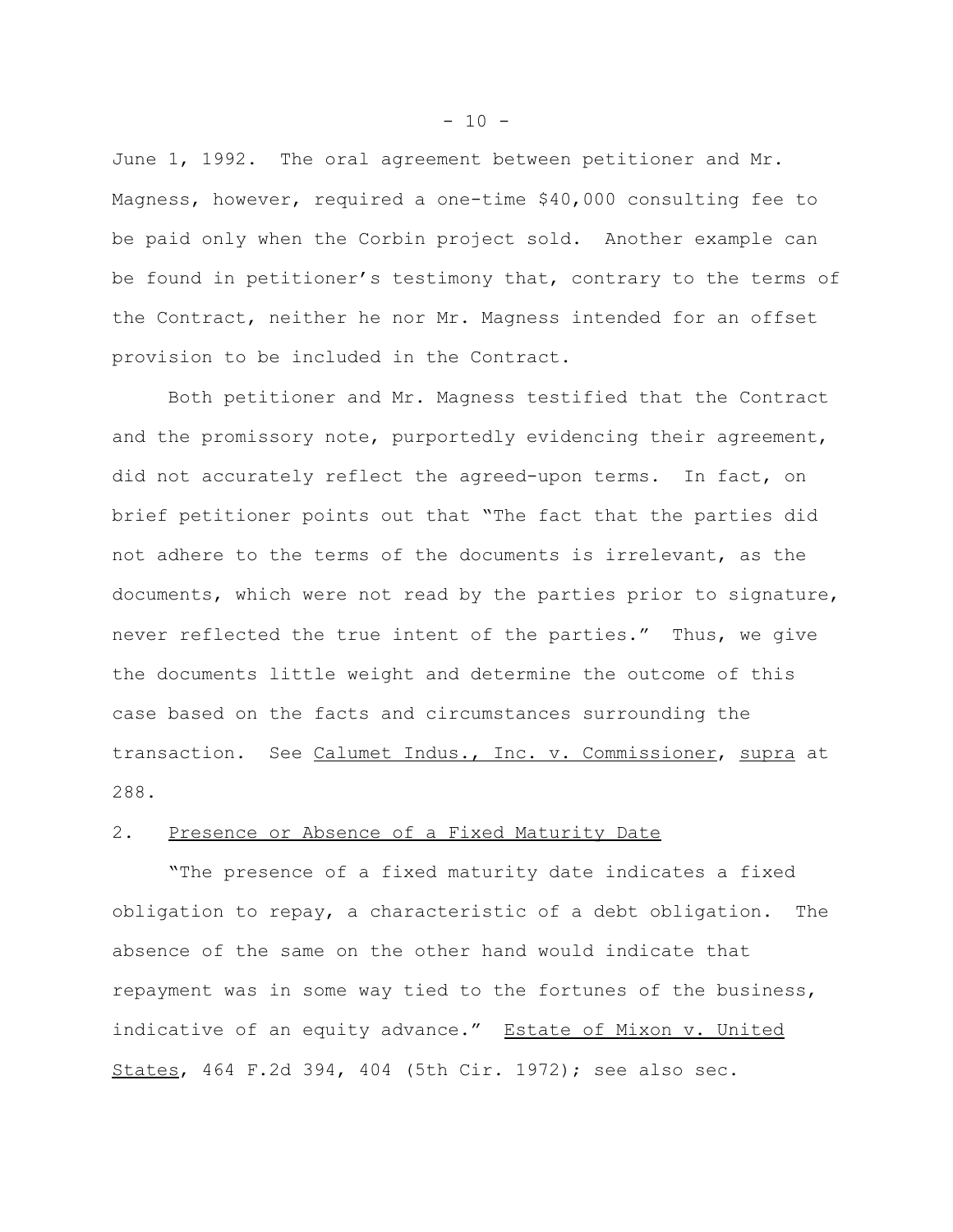385(b)(1); American Offshore, Inc. v. Commissioner, 97 T.C. 579, 602 (1991). Evidence that a creditor did not intend to enforce payment of the note or was indifferent as to the exact time the note was to be repaid belies an arm's-length debtor-creditor relationship. See generally Gooding Amusement Co. v. Commissioner, 23 T.C. 408, 418-421 (1954), affd. 236 F.2d 159 (6th Cir. 1956).

In the instant case, whether or not petitioner would be repaid was contingent upon the sale of the Corbin properties. Although the terms of the promissory note stated that the \$200,000 principal and interest would be due and payable on June 1, 1992, both petitioner and Mr. Magness testified that the note did not properly reflect the terms of their agreement. Under their oral agreement, repayment of the advance was due when the Corbin properties sold, and, in fact, neither Mr. Magness nor petitioner anticipated the advance would be repaid on June 1, 1992. Petitioner testified: "June 1st, '92 the project wasn't done, but it was our understanding that he wasn't going to pay-– he had no way of paying if the project didn't sell, and we both understood that." In reality, no fixed maturity date existed, and repayment was directly linked to the success of the Corbin project. This factor favors respondent's position.

 $- 11 -$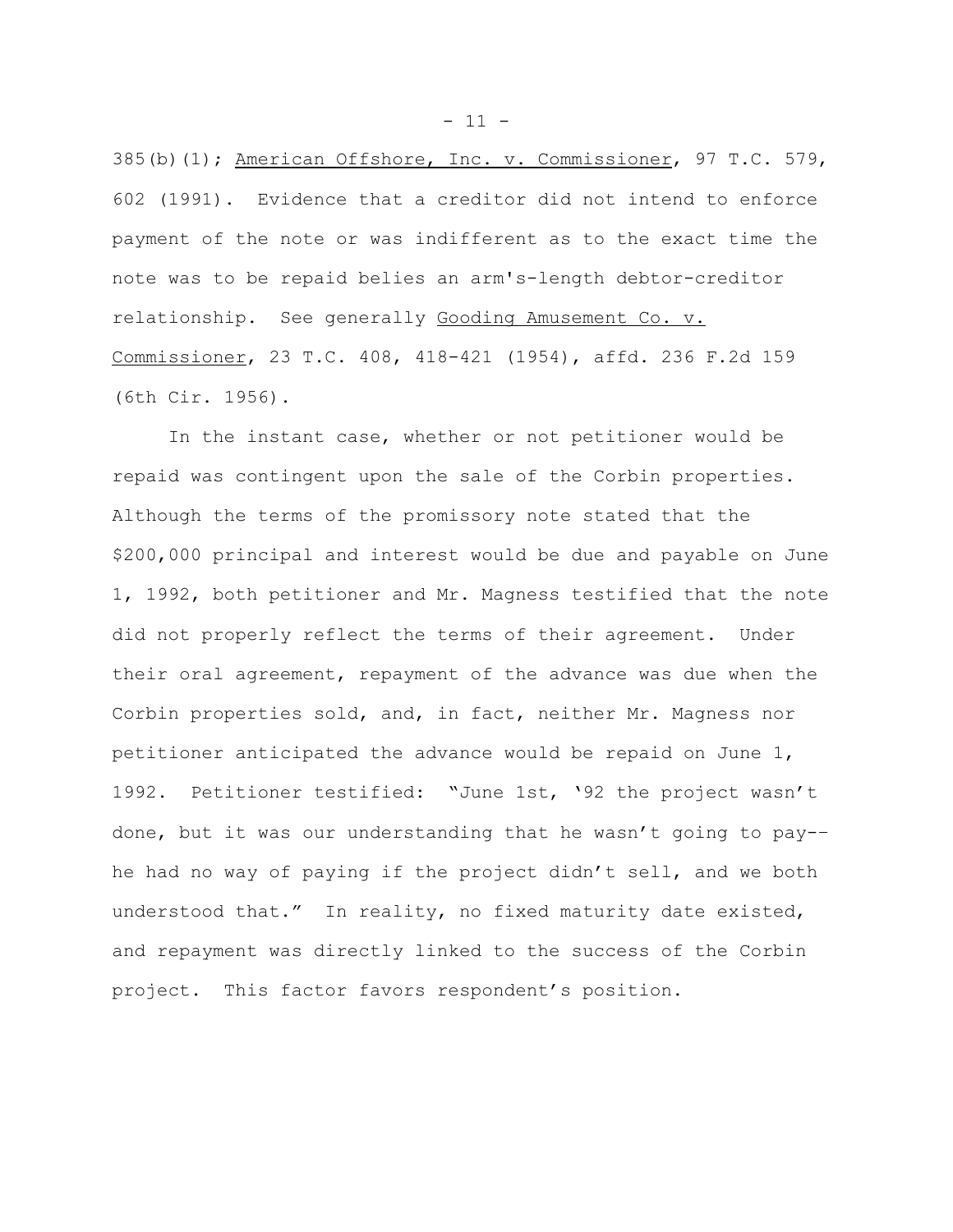#### 3. Source of Payments

If the source of the debtor's repayment is dependent upon earnings or is from a restricted source, such as a judgment recovery, dividends, or profits, an equity investment is indicated. See Estate of Mixon v. United States, supra at 407; Calumet Indus., Inc. v. Commissioner, 95 T.C. at 287; Dixie Dairies Corp. v. Commissioner, 74 T.C. 476, 495 (1980); Irbco Corp. v. Commissioner, T.C. Memo. 1966-67. In such a case, "the 'lender' acts 'as a classic capital investor hoping to make a profit, not as a creditor expecting to be repaid regardless of the company's success or failure.'" Calumet Indus., Inc. v. Commissioner, supra at 287-288 (quoting In re Larson, 862 F.2d 112, 117 (7th Cir. 1988)). When circumstances make it impossible to estimate when an advance will be repaid because repayment is contingent upon future profits or repayment is subject to a condition precedent, or where a condition may terminate or suspend the obligation to repay, an equity investment is indicated. See Affiliated Research, Inc. v. United States, 173 Ct. Cl. 338, 351 F.2d 646, 648 (1965); Irbco Corp. v. Commissioner, supra.

In this case, repayment of the \$200,000 advance and payment of the consulting fee were contingent upon the fortunes of the Corbin project. See Estate of Mixon v. United States, supra at 405; Segel v. Commissioner, 89 T.C. 816, 830 (1987). At the time

 $- 12 -$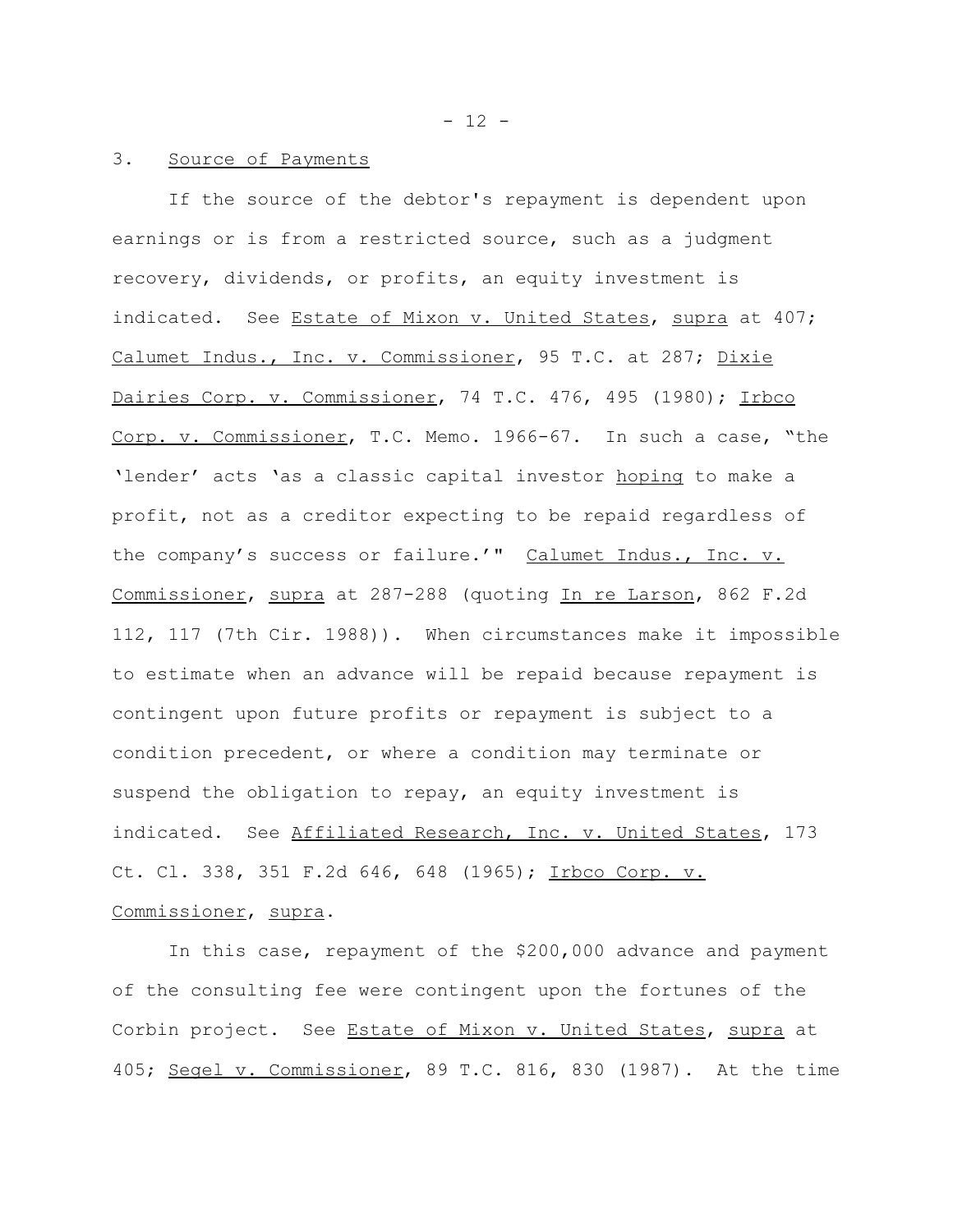petitioner made the advance, both petitioner and Mr. Magness understood that Mr. Magness had no way of repaying the money unless the Corbin properties sold. Further, they agreed the payments would be made from the sales proceeds of the Corbin properties.

Petitioner contends that his agreement with Mr. Magness did not "turn the loan into an investment" because he "was to be paid when the project sold, not if it sold". Petitioner also stresses that Mr. Magness' failure to sell the Corbin properties was due to California's failing economy and real estate market. Although we agree with petitioner that it is difficult to predict how the real estate market will behave in the future, a reasonably prudent person can foresee that the project may not be successful, and the properties may not sell. Petitioner claims he has sold spec houses in the past for a profit; thus, petitioner either knew or should have known of the risks involved in the Corbin project when he advanced Mr. Magness the money. Petitioner knew at the time he made the advance to Mr. Magness that repayment was impossible unless the Corbin project sold. Under the circumstances, petitioner acted more like a "classic capital investor" than a true creditor. Calumet Indus., Inc. v. Commissioner, supra at 288. This factor favors respondent's position.

 $- 13 -$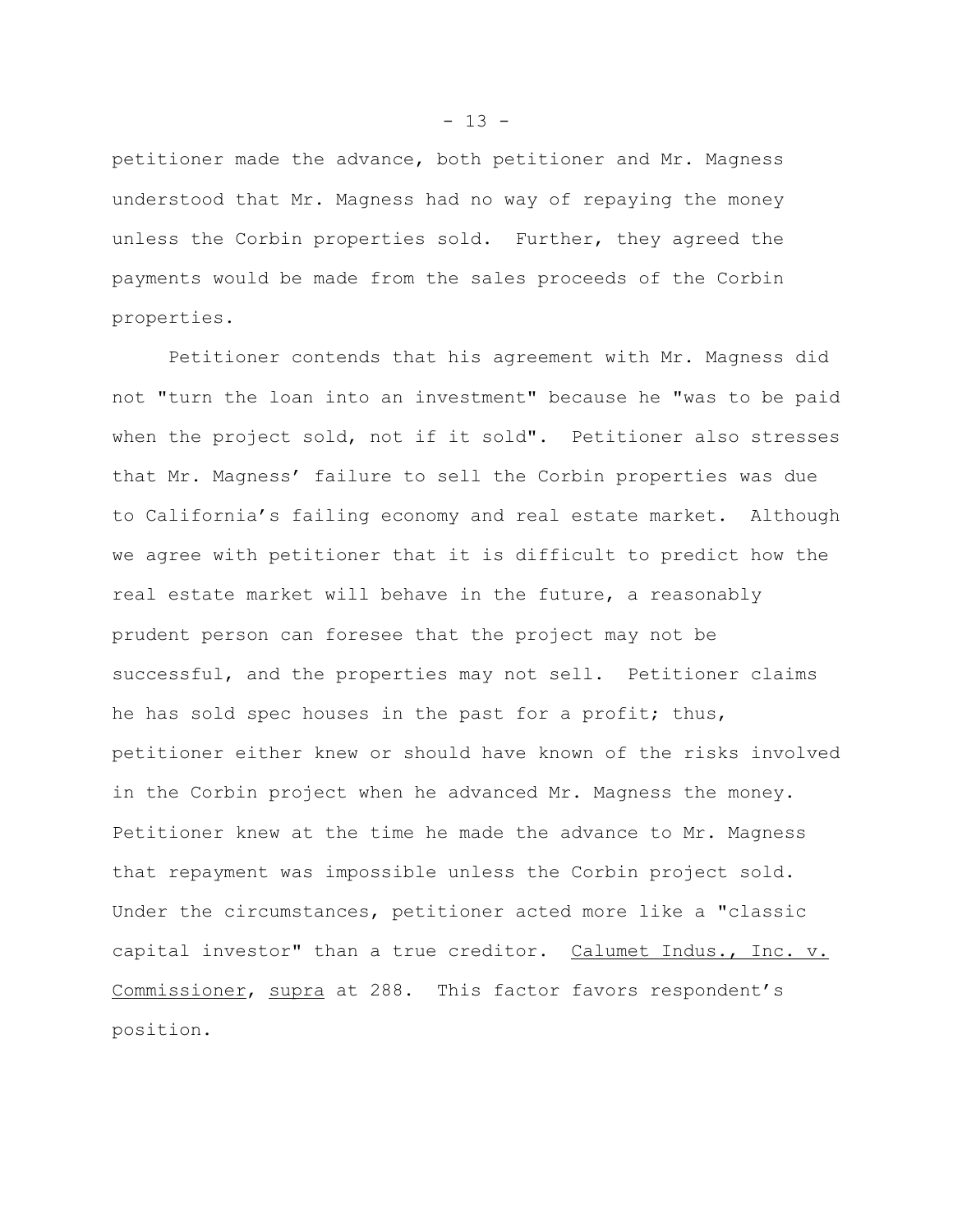$- 14 -$ 

#### 4. Right To Enforce the Payment of Principal and Interest

In determining whether petitioner intended to enforce repayment of the advance, an essential element is whether a goodfaith intent on the part of the recipient of the funds to make repayment and a good-faith intent on the part of the person advancing the funds to enforce repayment exists. See Fisher v. Commissioner, 54 T.C. 905, 909-910 (1970). We must consider whether, under the facts and circumstances of this case, there was a reasonable expectation of repayment in light of the economic realities of the situation. See Jack Daniel Distillery v. United States, 180 Ct. Cl. 308, 379 F.2d 569, 583 (1967) (citing Irbco Corp. v. Commissioner, supra).

We are not convinced petitioner had a good-faith intention of enforcing repayment. The testimony clearly indicated that Mr. Magness did not have the means to repay petitioner unless the Corbin properties sold. Petitioner understood Mr. Magness' financial situation and did not intend to require repayment of the advance unless and until the Corbin properties sold. Given petitioner's interest in the Corbin project, we do not believe he would have demanded repayment if it would have imperiled the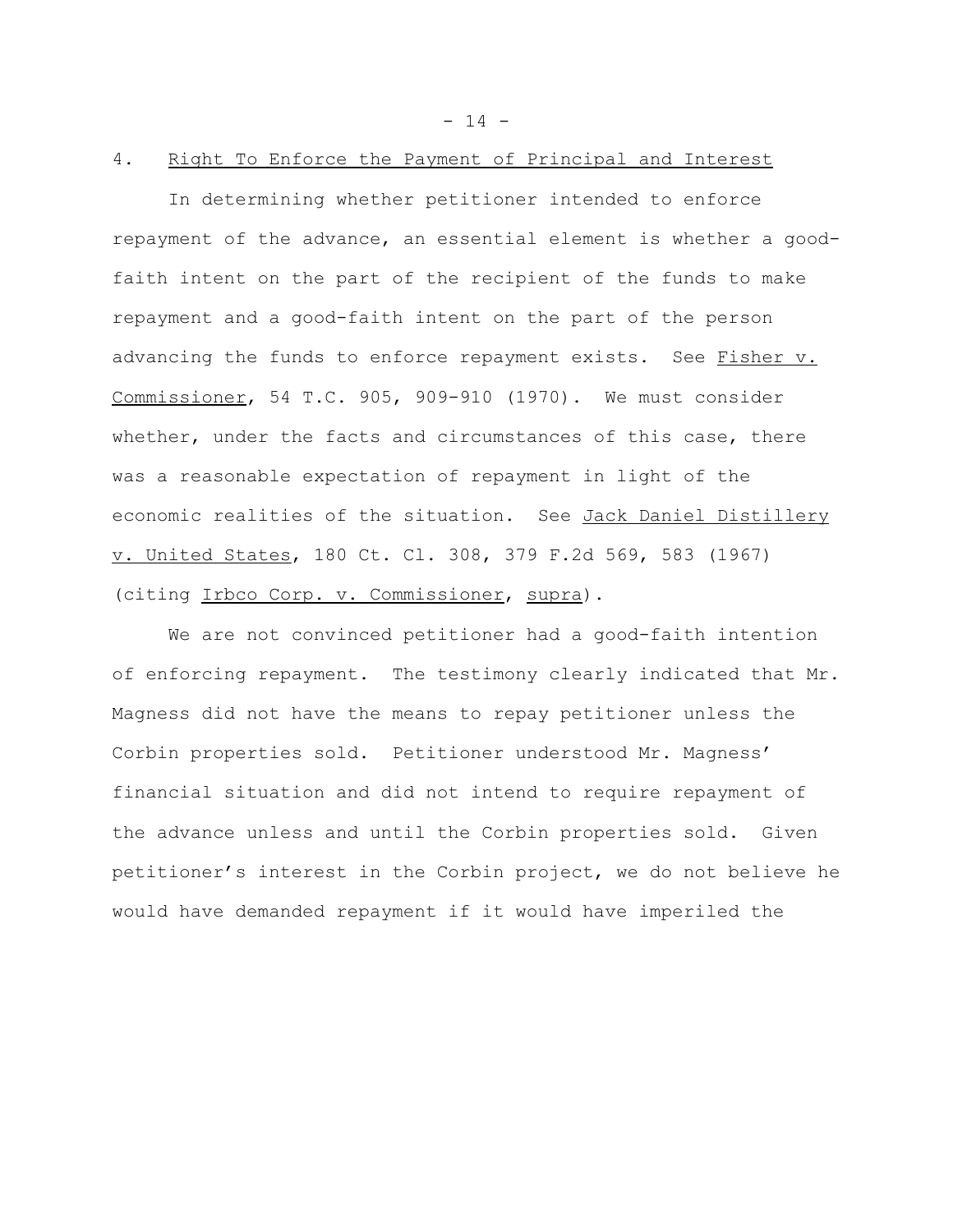financial condition or the potential success of the Corbin project. See Dixie Dairies Corp. v. Commissioner, supra at 495; Gooding Amusement Co. v. Commissioner, supra at 418-419.<sup>6</sup>

Petitioner's right to demand repayment of the advance was limited from its inception. Petitioner did not intend to demand repayment of the \$200,000 advance unless and until the Corbin project was successful. This factor favors respondent's position.

### 5. Participation and Management

If petitioner received a right to participate in the management of the Corbin project in consideration for the advance, such participation tends to demonstrate that the advance was not bona fide indebtedness but rather was an equity investment. See American Offshore, Inc. v. Commissioner, 97 T.C. at 603.

Prior to the Corbin project, petitioner and Mr. Magness did not have a continuous business relationship; petitioner had retained Mr. Magness approximately four times over the past 20 years to perform framing or construction services. As a condition for advancing the money, petitioner insisted he be retained as a consultant on the Corbin project because he "wanted

<sup>&</sup>lt;sup>6</sup>In addition, the promissory note was not protected by an acceleration clause or sinking fund in the event of default. See A.R. Lantz Co. v. United States, 424 F.2d 1330, 1334 (9th Cir. 1970).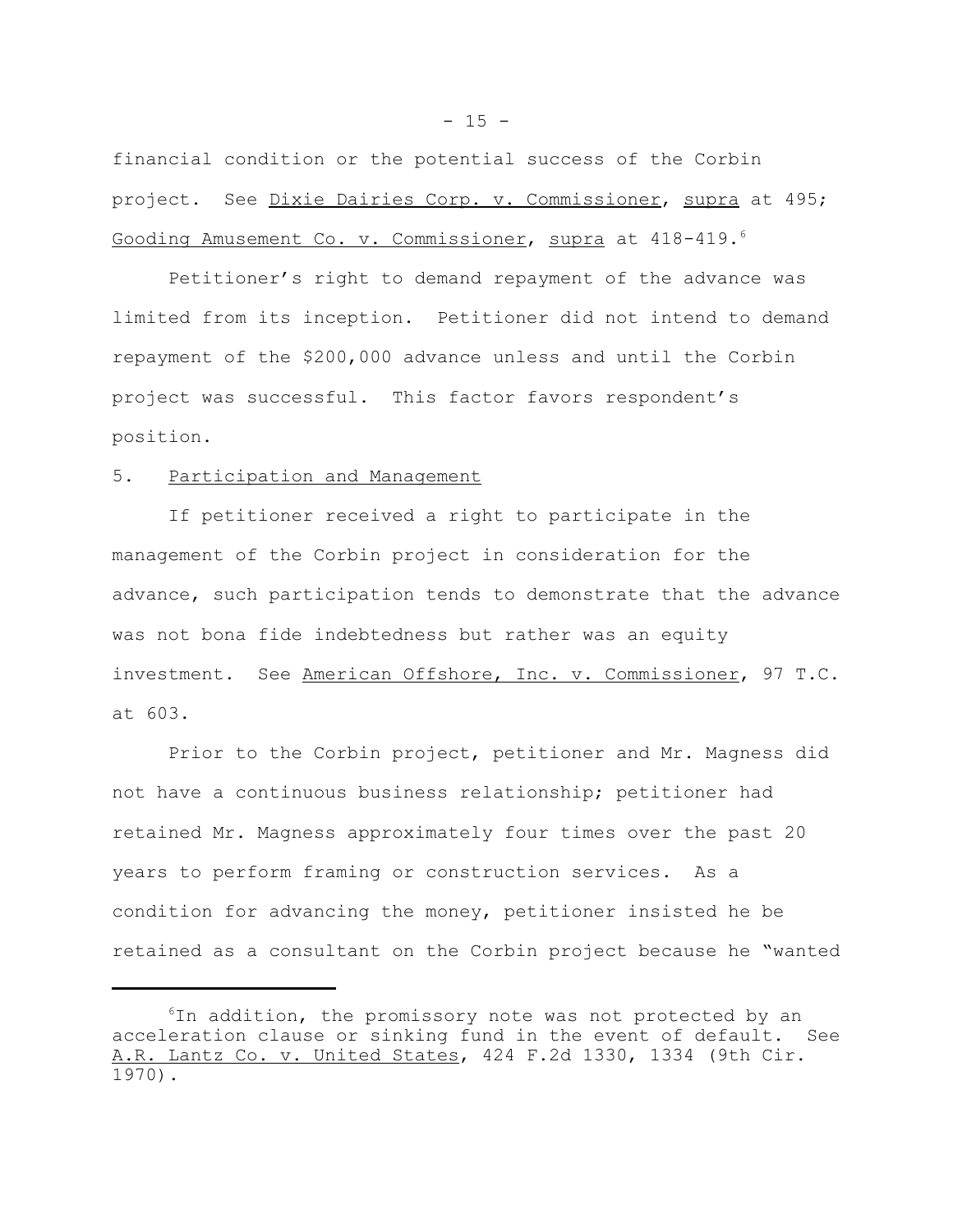input into the project to make sure that they would be successful."

Respondent contends the \$40,000 consulting fee was a handsome profit on petitioner's \$200,000 investment, and the agreement was indicative of a joint venture. We agree that petitioner's participation in the Corbin project and his relationship with Mr. Magness more closely resembled a joint venture than a debtor-creditor relationship. This factor favors respondent's position.

### 6. Status Equal to or Inferior to that of Regular Creditors

Whether an advance is subordinated to regular creditors bears on whether the taxpayer was acting as a creditor or an investor. See Estate of Mixon v. United States, 464 F.2d at 406. In addition, "Failure to demand timely repayment effectively subordinates the intercompany debt to the rights of other creditors who receive payment in the interim." American Offshore, Inc. v. Commissioner, supra at 603 (citing Inductotherm Indus., Inc. v. Commissioner, T.C. Memo. 1984-281, affd. without published opinion 770 F.2d 1071 (3d Cir. 1985)).

Mr. Magness continued to pay other creditors in lieu of petitioner after June 1, 1992, the date when petitioner was entitled to repayment of the \$200,000 advance, plus interest, under the promissory note and to payment of the consulting fee under the Contract. Petitioner did not demand or expect payment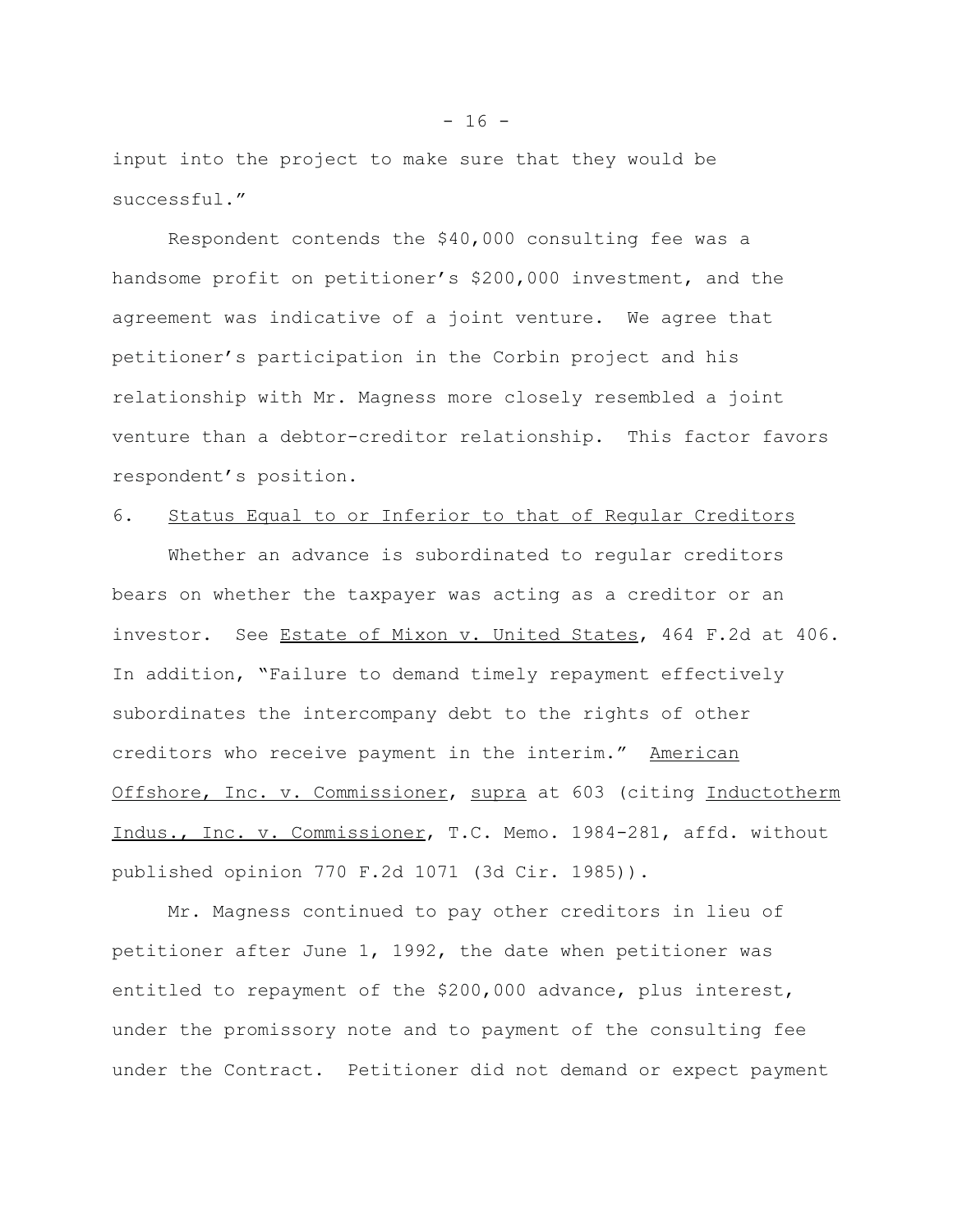on June 1, 1992, because, as both petitioner and Mr. Magness testified, payment was due only when the Corbin properties were sold. This factor favors respondent's position.

### 7. Intent of the Parties

"[T]he inquiry of a court in resolving the debt-equity issue is primarily directed at ascertaining the intent of the parties". A.R. Lantz Co. v. United States, 424 F.2d at 1333 (citing Taft v. Commissioner, 314 F.2d 620 (9th Cir. 1963)). In Taft the court held that an advance constituted indebtedness where the parties executed a "promissory note", the taxpayer's right to enforce payment of the note and the obligation to pay was positive and unconditional, the note was not subordinated to any other indebtedness, there was no change in proportionate equity interest or voting power in the corporation, and repayment of the note was not contingent upon earnings. The parties in Taft intended the advance to be indebtedness, and the advance was carried on the books as a long-term debt. As payments were made over the years, the indebtedness was reduced on the books of the corporation. The note was paid in full.

In this case, Mr. Magness never made a single payment on the alleged debt, nor did he attempt to pay petitioner his \$40,000 consulting fee. Moreover, there is no evidence that the debt was carried as indebtedness on the books of the Corbin project; indeed, the record contains no evidence that any such books

 $- 17 -$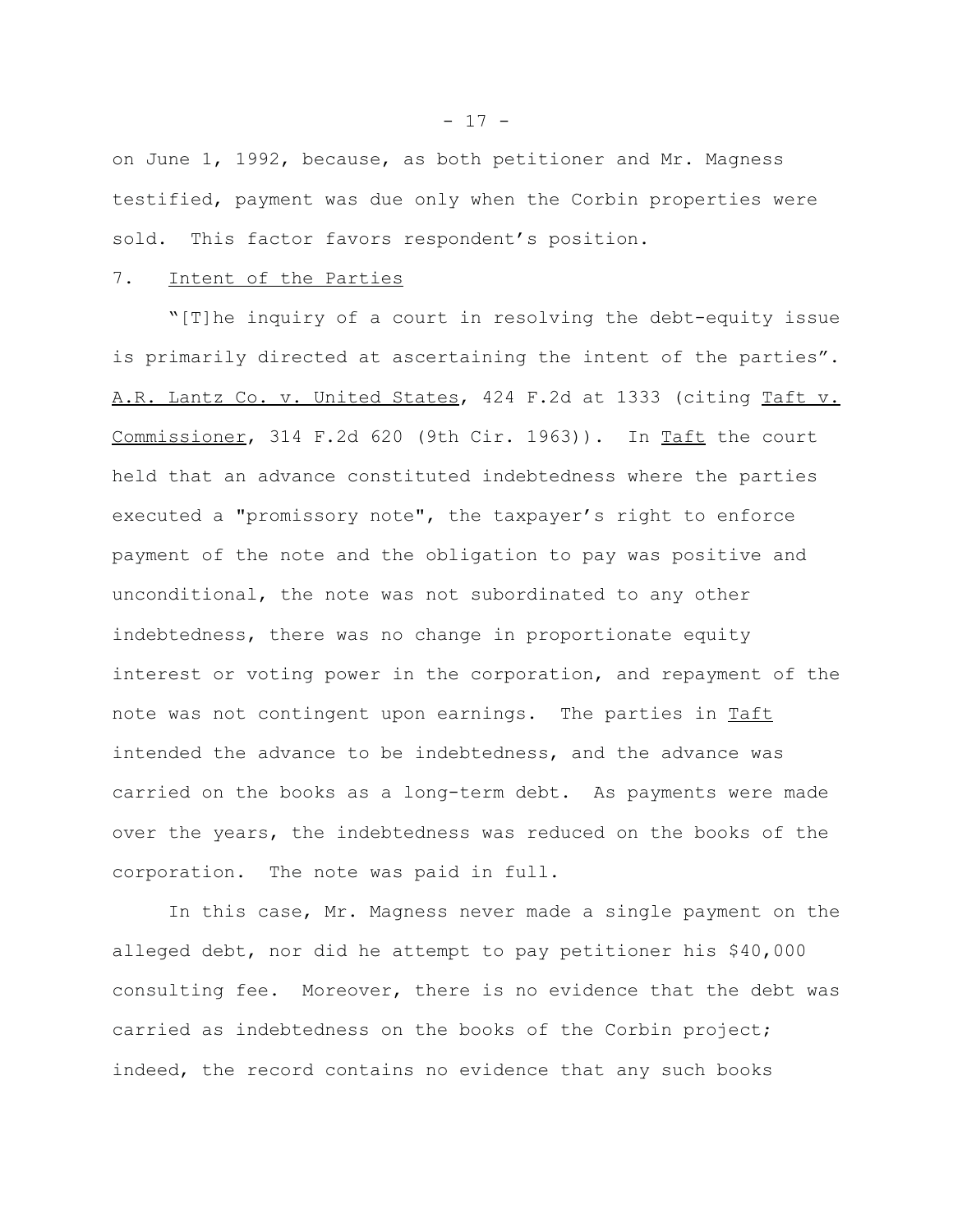existed. It is clear that Mr. Magness viewed his obligation to repay petitioner as a conditional obligation dependent solely on the success of the Corbin project. Mr. Magness was asked at trial, "Are you going to repay Mr. Provost the \$200,000 loan?" Mr. Magness responded; "No."

The relevant facts and circumstances support a conclusion that petitioner and Mr. Magness did not intend to create a debtor-creditor relationship. This factor favors respondent's position.

## 8. "Thin" or Adequate Capitalization

Thin capitalization is strong evidence of a capital contribution where: (1) The debt-to-equity ratio was initially high; (2) the parties realized that it would likely go higher; and (3) substantial portions of these funds were used for the purchase of capital assets and for meeting expenses needed to commence operations. See American Offshore, Inc. v. Commissioner, supra at 604 (citing United States v. Henderson, 375 F.2d 36, 40 (5th Cir. 1967)). We give this factor no weight, however, because the parties did not argue that the evidence directly supported or negated this factor, and the record does not contain sufficient evidence to make our own analysis.

### 9. Identity of Interest Between Creditor and Stockholder

This factor generally compares the equity ownership of stockholders with their position as creditors in order to

 $- 18 -$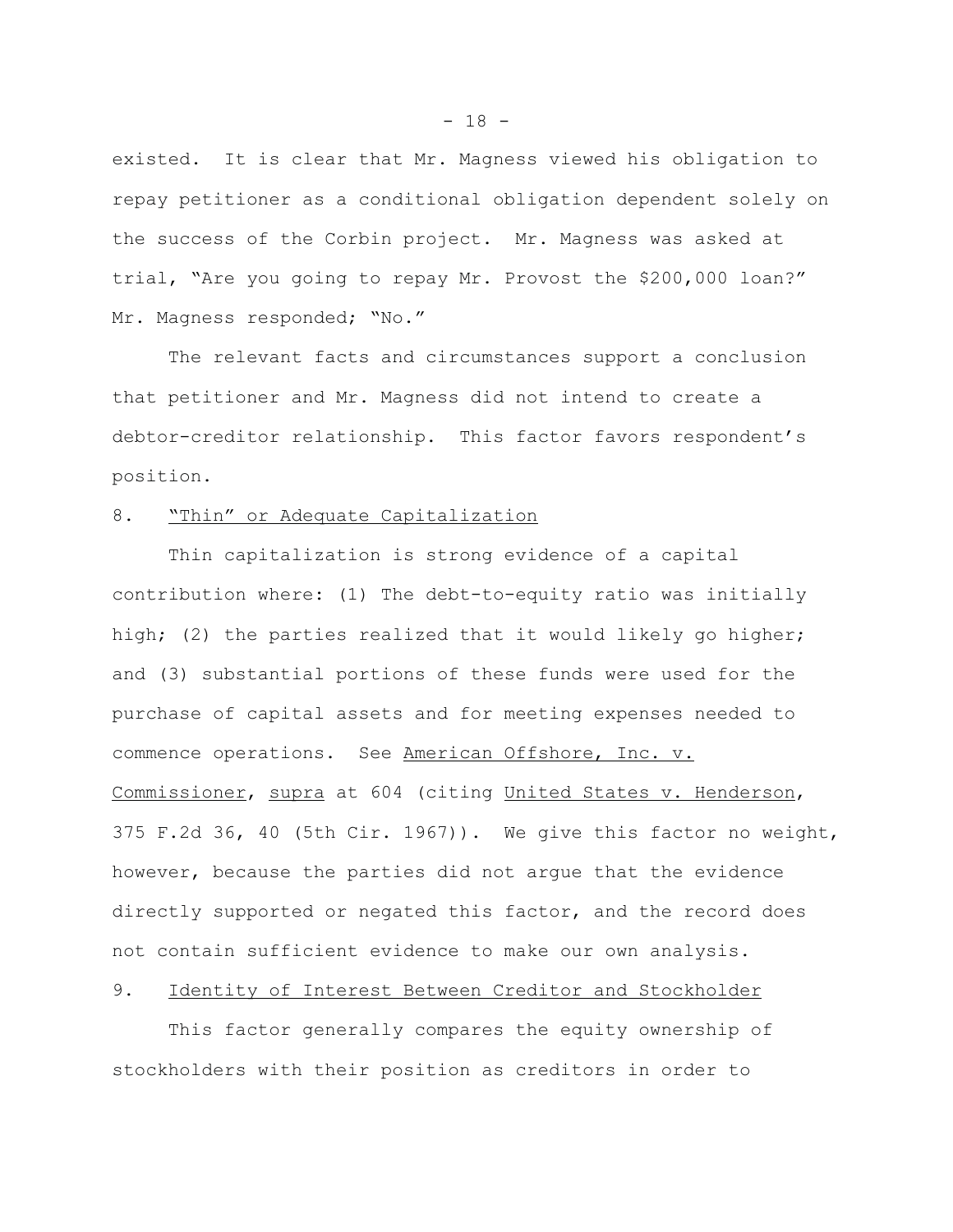determine whether there is an identity of interest between the two positions. See American Offshore, Inc. v. Commissioner, supra at 604-605. If stockholders' advances to a corporation are in substantially the same proportion as their equity ownership in the corporation, it tends to demonstrate that the advances are more in the nature of equity. See Estate of Mixon v. United States, supra at 409. "On the other hand, a sharply disproportionate ratio between a stockholder's percentage stockholdings and debt is strongly indicative" that the alleged debt is bona fide. American Offshore, Inc. v. Commissioner, 97 T.C. at 604.

In this case, Mr. Magness undertook the Corbin project ostensibly as a sole proprietor. When petitioner advanced the funds to Mr. Magness, petitioner had no existing ownership interest in the project. Although we view the involvement of petitioner in the Corbin project as being more in the nature of a joint venture, the identity of interest usually examined by this factor simply does not exist in this case. Consequently, we do not rely upon or apply this factor in making our analysis.

#### 10. Payment of Interest Only From Profits

"This factor is essentially the same as the third factor, 'the source of the payments.'" Hardman v. United States, 827 F.2d 1409, 1414 (9th Cir. 1987). It focuses, however, on how the parties to the alleged debt treated interest. As we have stated,

 $- 19 -$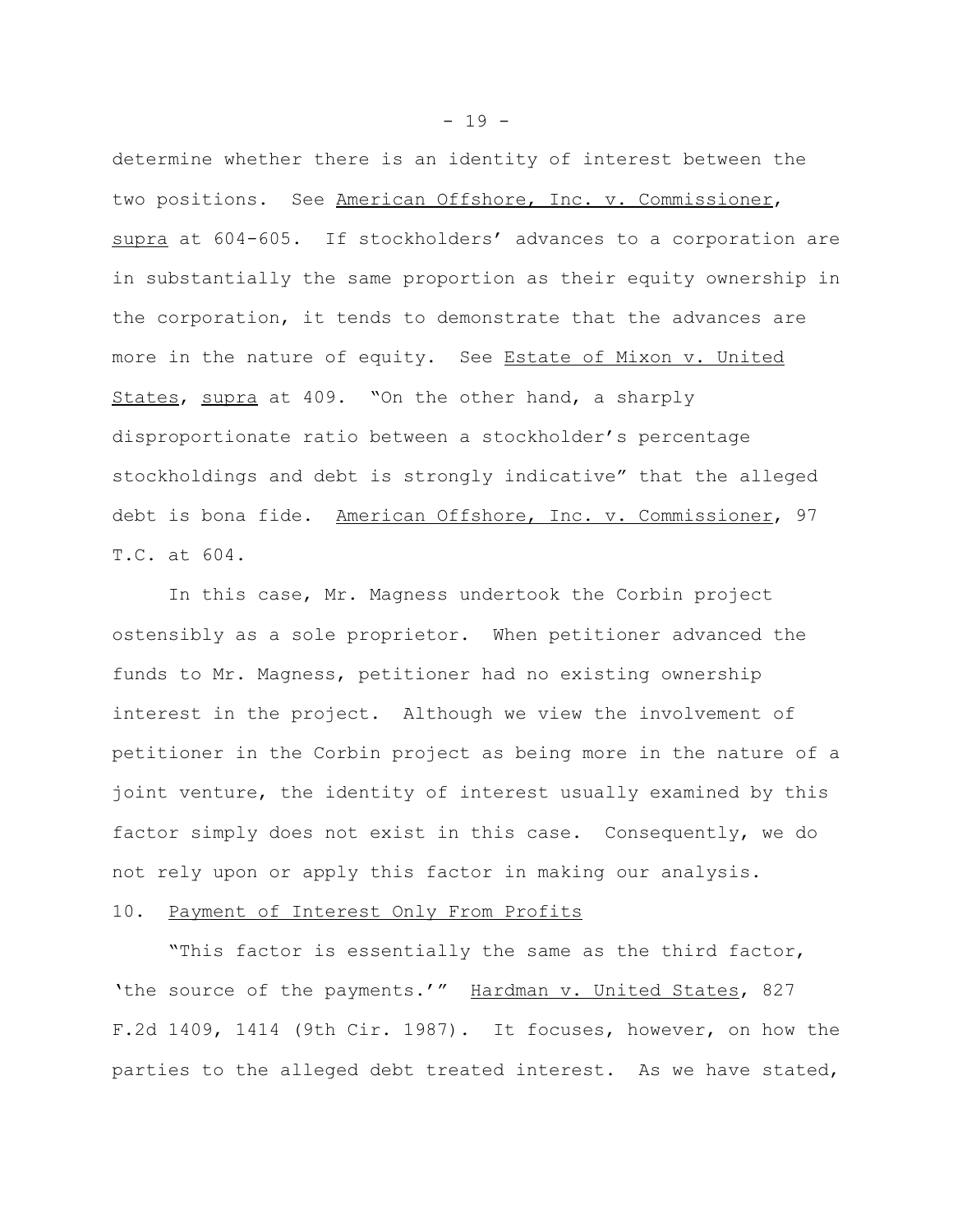"A true lender is concerned with interest." American Offshore, Inc. v. Commissioner, supra at 605 (citing Estate of Mixon v. United States, 464 F.2d at 409). The failure to insist on interest payments indicates that the payors expect to be paid out of future earnings or through the increased market value of their equity interest. See American Offshore, Inc. v. Commissioner, supra at 605 (citing Curry v. United States, 396 F.2d 630, 634 (5th Cir. 1968)).

The alleged debt in this case was to be paid, if at all, from the proceeds generated when the Corbin project was sold. Although petitioner claims that interest was due and would be paid at that time, the critical fact is that Mr. Magness' obligation to make any payment to petitioner was contingent on the liquidation of the Corbin properties. Mr. Magness simply was not required to pay for the ongoing use of petitioner's money as one would expect Mr. Magness to do if the advance were a bona fide debt. Although the advance was dressed up to look like a short-term debt payable in 1 year, petitioner and Mr. Magness did not intend it to be so, nor did they treat it as such. We conclude, therefore, that this factor favors respondent's position.

## 11. Ability To Obtain Loan From Outside Lending Institutions

"[T]he touchstone of economic reality is whether an outside lender would have made the payments in the same form and on the

 $-20 -$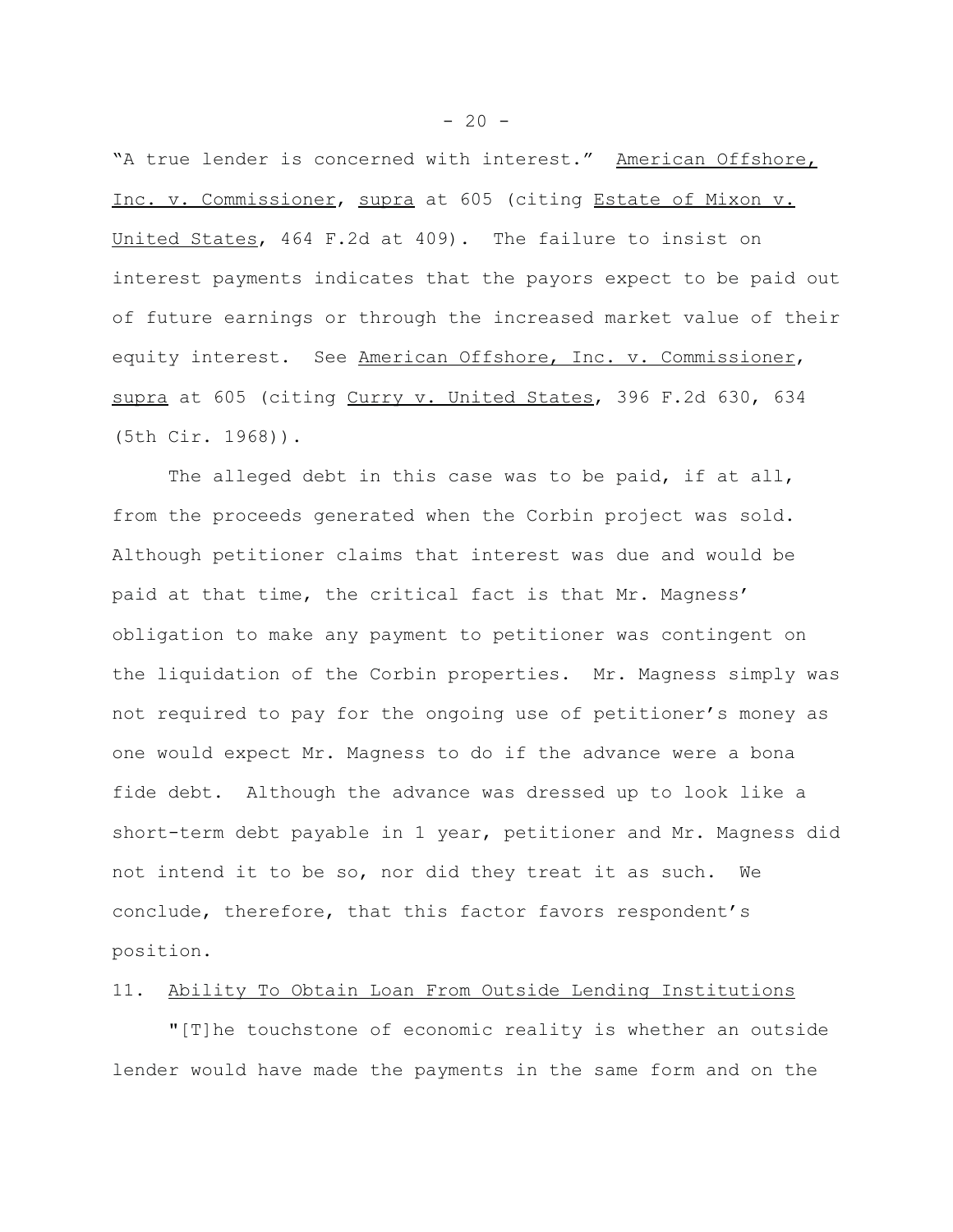same terms." Segel v. Commissioner, 89 T.C. at 828 (citing Scriptomatic, Inc. v. United States, 555 F.2d 364, 367 (3d Cir. 1977)); see also Calumet Indus., Inc. v. Commissioner, 95 T.C. at 287. Petitioner's advance was far more speculative than what an outside lender would have made, further suggesting it was a loan in name only. See Fin Hay Realty Co. v. United States, 398 F.2d at 697; Dixie Dairies Corp. v. Commissioner, 74 T.C. at 497. Conclusion

In Calumet Indus., Inc. v. Commissioner, supra at 287, we found the advances were made at the risk of the business, and it was unlikely that disinterested investors would have given a similar "loan". There were no principal or interest payments and no evidence that the obligations, in fact, bore interest. Further, the taxpayer failed to prove (1) the existence of formal debt instruments, (2) the presence of any fixed maturity dates for repayment of the advances, or (3) the presence of any security for the advances. We also found the advances were made in proportion to the taxpayer's interest in the venture, and the company, which was experiencing financial problems, was unable to establish its own lines of credit or to borrow funds from banks without the guaranty of the taxpayer. Significantly, the taxpayer expected to be repaid from the debtor's future earnings and profits. We held that the advances were in the nature of

 $- 21 -$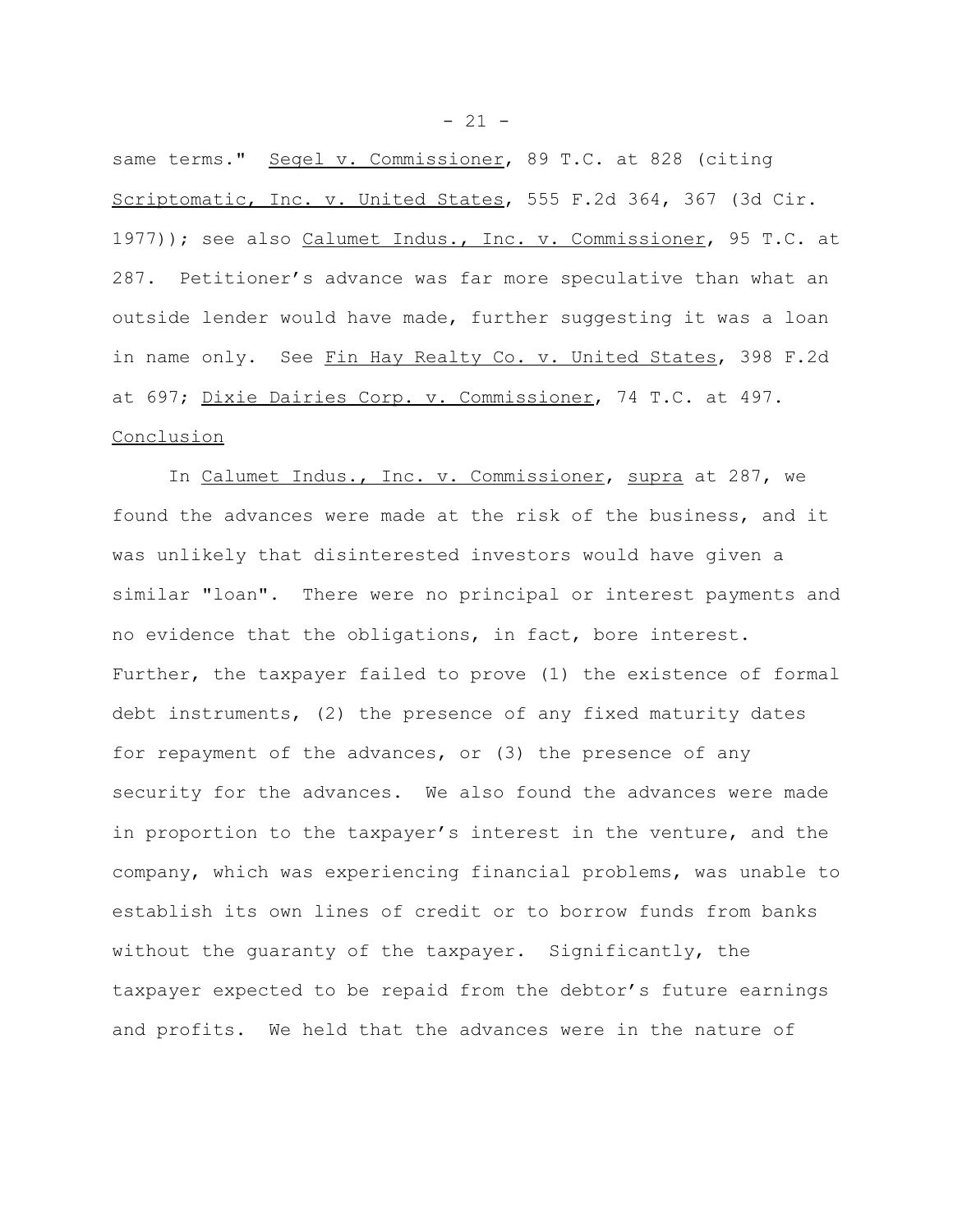capital contributions and the taxpayer was a "classic capital investor". Id. at 288.

Like the alleged debt in Calumet Indus., the \$200,000 advance was made at the risk of the Corbin project, and petitioner expected to be repaid from the future profits generated by the sale of the properties. Petitioner also conceded on brief that Mr. Magness was unable to secure additional loans from outside lenders. Although "the mere fact that a loan could not be obtained from an unrelated source does not preclude the existence of a bona fide loan", Jack Daniel Distillery v. United States, 379 F.2d at 584, evidence that Mr. Magness could not obtain additional loans from outside lenders is an indication petitioner's advance was an equity investment, especially in light of the fact that repayment was conditioned upon the success of the Corbin project. When the terms of the advance by petitioner are considered, it is almost inconceivable an outside lender would have advanced Mr. Magness money on similar terms. This factor favors respondent's position.

The evidence supports respondent's contention that the advance more closely resembled that of an investment in a joint venture between petitioner and Mr. Magness. Upon consideration of the above factors, we hold that petitioner's advance was not a

 $- 22 -$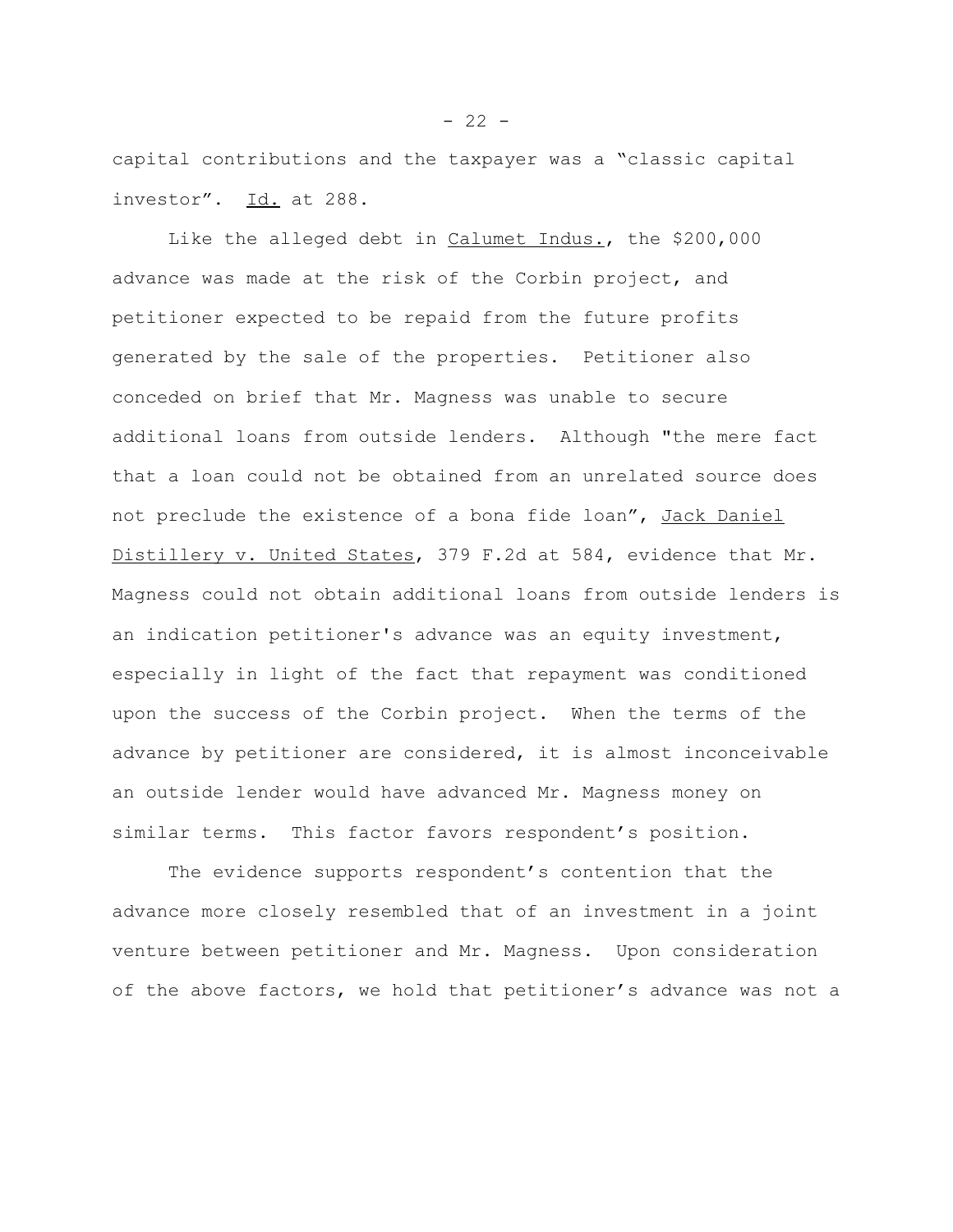bona fide debt within the meaning of section  $166^7$  and that petitioner is not entitled to a bad debt deduction under section 166.

### Accuracy-Related Penalty

Section 6662 authorizes the imposition of an accuracyrelated penalty equal to 20 percent of the portion of an underpayment attributable to, among other things, negligence or disregard of rules or regulations. See sec. 6662(a) and (b). "Negligence" includes any failure to make a reasonable attempt to comply with the provisions of the internal revenue laws, to exercise ordinary and reasonable care in the preparation of a tax return, to keep adequate books and records, or to substantiate items properly. Sec. 6662(c); Allen v. Commissioner, 925 F.2d 348, 353 (9th Cir. 1991), affg. 92 T.C. 1 (1989); Bunney v. Commissioner, 114 T.C. (2000); sec. 1.6662-3(b)(1), Income Tax Regs. The term "disregard" includes any careless, reckless, or intentional disregard. Sec.  $6662(c)$ ; sec.  $1.6662-3(b)(2)$ , Income Tax Regs.

If a taxpayer shows there was reasonable cause for any portion of an underpayment and the taxpayer acted in good faith with respect to that portion, the penalty does not apply. See sec.  $6664(c)(1)$ ; sec.  $1.6664-4(a)$ , Income Tax Regs. The

<sup>7</sup>Our holding eliminates the need to discuss whether the advance was a business debt and, if so, whether it was worthless. See sec. 166(a), (d).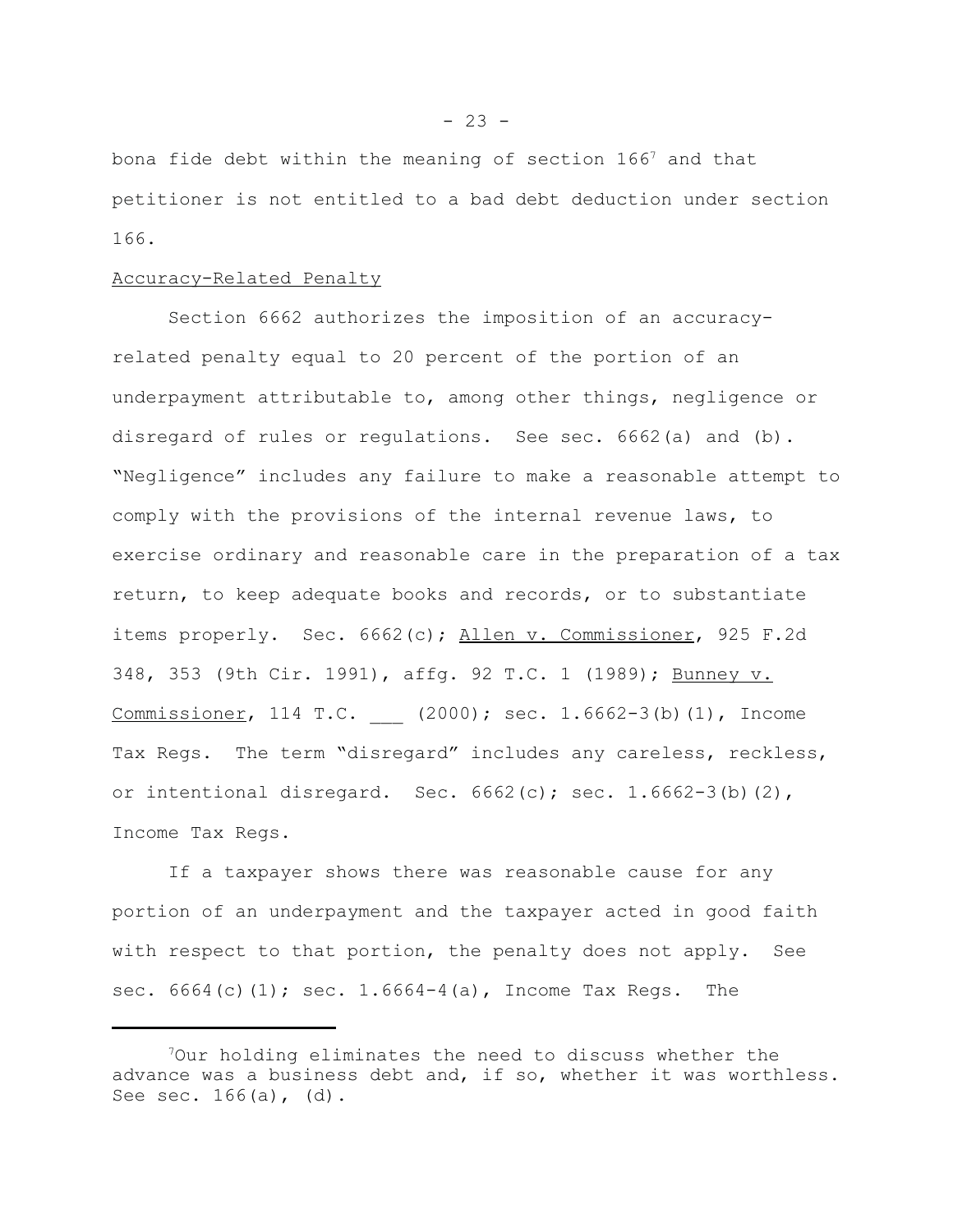determination of whether a taxpayer acted in good faith is made on a case-by-case basis, taking into account all the pertinent facts and circumstances. See Compaq Computer Corp. v. Commissioner, 113 T.C. 214, 226 (1999); sec. 1.6664-4(b)(1), Income Tax Regs. Petitioners have the burden of proof on this issue. See Rule 142(a); Allen v. Commissioner, supra.

Petitioners argue that they acted in good faith in determining the correct tax treatment of the \$200,000 advance. Petitioners' argument is that the Internal Revenue Service audited their 1991 joint Federal income tax return, upon which they had claimed a similar business bad debt deduction that was ultimately allowed, and that they are entitled to rely on the result in the prior audit. Respondent argues that petitioners acted negligently or with disregard of the rules or regulations because petitioner manipulated the form of the transaction in order to obtain an ordinary loss deduction in the event the Corbin project did not succeed. Respondent further argues petitioners have not shown reasonable cause or that they acted in good faith. We agree with respondent that petitioners have not shown reasonable cause or that they acted in good faith as required by section 6664(c).

Petitioner testified that in 1991 he was consulting for O'Neill & Associates, which went into bankruptcy, that he claimed a business bad debt deduction for an advance made in connection